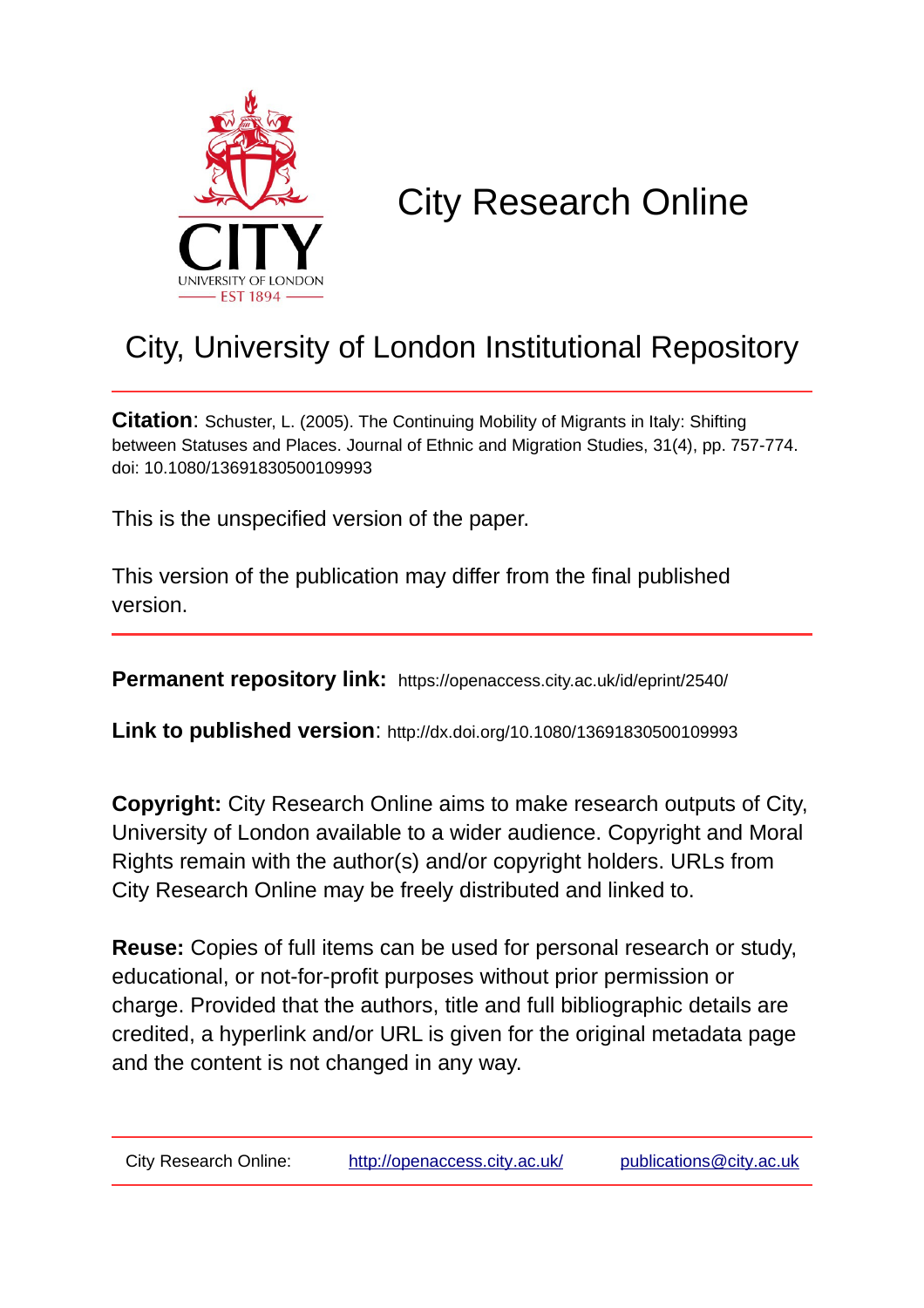## **The Mobility of Migrants in Italy: Shifting between Statuses and Places**

**Liza Schuster Department of Sociology London School of Economics Houghton St. London WC2A 2AE Tel: ++ 44 20 7955 7648 Fax: ++ 44 20 7955 7405 Email: l.k.Schuster@lse.ac.uk**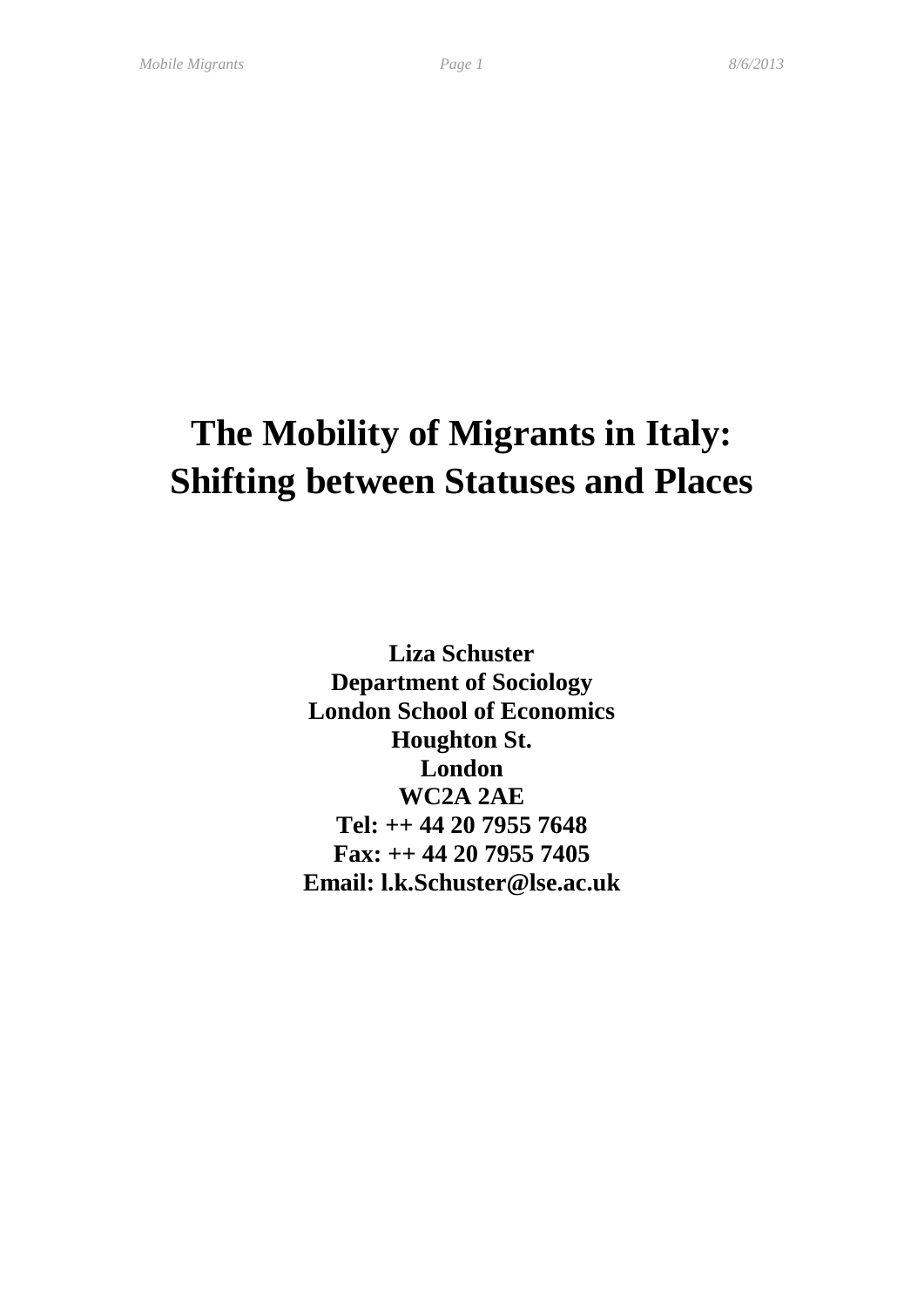### **The Mobility of Migrants in Italy:**

### **Shifting between Places and Statuses<sup>1</sup>**

#### *Abstract*

 $\overline{a}$ 

In this paper, we consider migrants as mobile actors, people who make choices about where they go and under what title, but people whose choices are limited by a range of factors including migration regimes, social networks and social and economic capital. The key questions considered relate to 'status' mobility - how and why do migrants move across categories such as  $documented/undocumented<sup>2</sup> migration, labour migration, family member, asylum$ seeker, refugee; and geographic mobility – what factors cause some migrants to move and move again, from one country to another and within countries. Finally, the manner in which these two questions are related and how they affect processes of migration, settlement and community formation are considered.

While it is accepted that immigration to the European Union is now highly differentiated on a number of levels (Kofman forthcoming, Morris 2001, Guiraudon 2000, Bovenkerk et al 1999), little attention has been paid so far to the mobility of migrants between the different migration status categories constructed by receiving states, or to the continued mobility of a growing number of migrants who sojourn for long or shorter periods en route to Europe, or continue to move from one European country to another. In this paper, which is based on fieldwork carried out in Italy in 2001/2, we consider migrants as mobile actors, people who make choices about where they go and under what title, but people whose choices are limited by a range of factors including migration regimes, social networks and social and economic capital.

 $1$  This paper is based on a research project carried out in Italy (funded by the British Academy – Grant No. SG32546) and forms part of a larger project, which is funded by the British Academy (SG34119) and the LSE. The research explores migration, citizenship and processes of inclusion and exclusion in Italy, France, Germany and the UK. The Italian project was a particularly fruitful one as it challenged the research framework and yielded a number of new insights, especially in relation to mobility between legal categories, and the continued physical mobility of people after they had made the initial move away from their country of origin.

<sup>&</sup>lt;sup>2</sup> The terms documented and undocumented have been chosen as they are more neutral than 'ir/regular' or 'il/legal' and because we use 'ir/regular' in relation to the kind of work a person does – i.e. whether or not they are employed in the shadow economy – not in terms of continuity of employment, though the two may be related.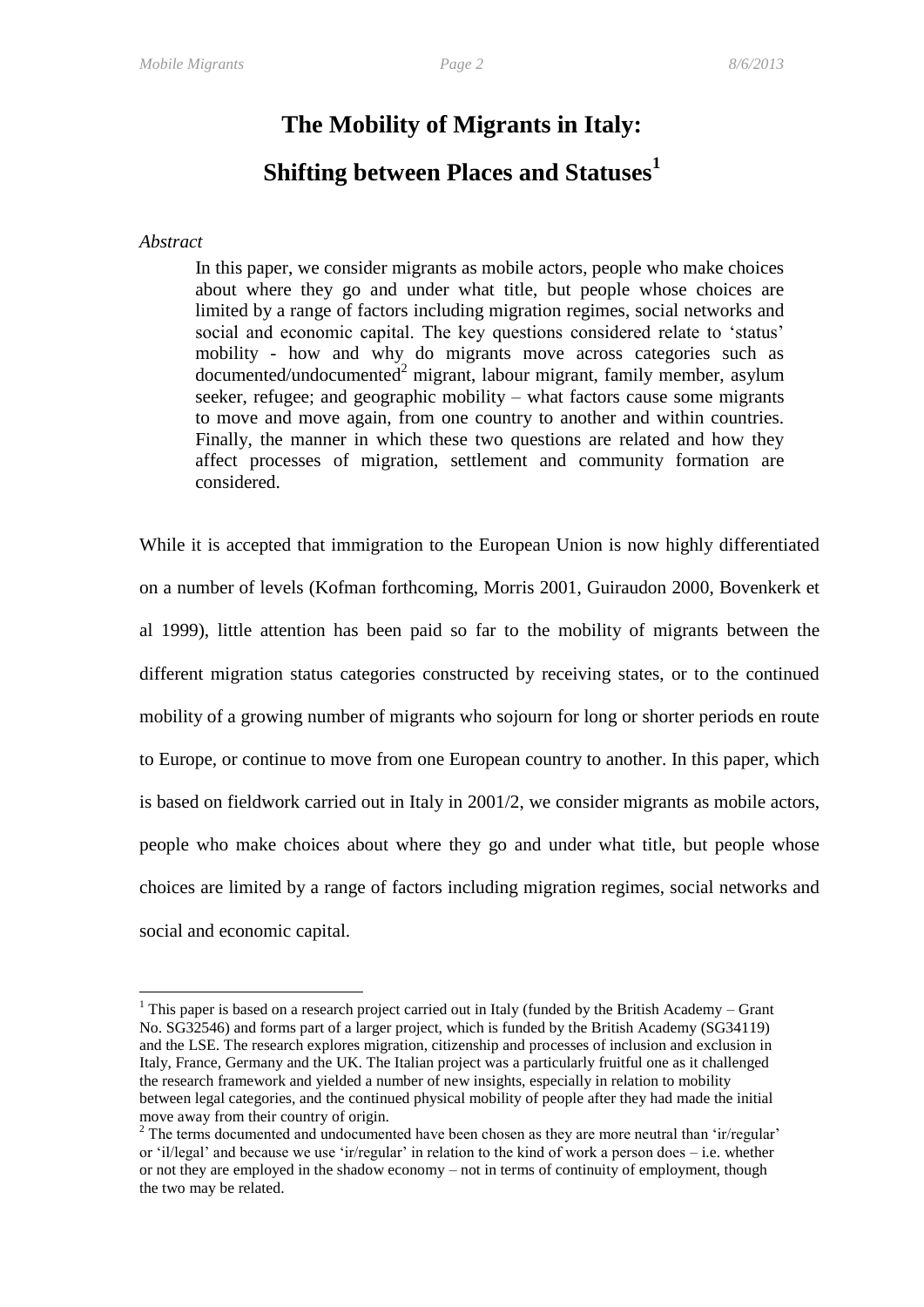*Mobile Migrants Page 3 8/6/2013*

For an increasing number of migrants, their choices as to how and where they go are limited by the traffickers or smugglers that they are forced to use (Koser 2000, Morrison 2000) as a result of increasingly restrictive migration regimes, and by the amount they can afford to pay such people. Clearly all migrants are mobile, but there seems to be little research that actually focuses on this mobility as an ongoing process, as a series of departures and arrivals (though forthcoming work by Jordan & Düvell will help to fill this gap). This geographic mobility is paralleled by mobility between different migration statuses (undocumented, asylum seeker, refugee, guest-worker, denizen etc). Morris (2001), Kofman (forthcoming) and others have drawn attention to the stratified rights of migrants, the different bundles of rights that adhere to the different statuses of migrants, but one of the most striking features to emerge from the fieldwork carried out in Italy was that many of the people we spoken had experienced two, three or more of these different statuses – and on occasion slipped backwards and forwards between them.

The key questions considered here relate to this status mobility - how and why do migrants move across categories such as documented/undocumented migrant, labour migrant, family member, asylum seeker, refugee; and geographic mobility – what factors cause some migrants to keep moving from one place to another. Finally, the manner in which these two questions are related, and how they affect the processes of migration, settlement and community formation is considered. We situate the findings with a brief outline of immigration to Italy<sup>3</sup>, especially its particularities in relation to some other European states, and the political and legal context in which this immigration occurs. Following a short overview of the research on which this paper is based, we move to a discussion of the key questions outlined above, before considering their significance within the processes of migration, settlement and community development.

 $\overline{a}$ 

<sup>&</sup>lt;sup>3</sup> See Macioti e Pugliesi 1998 and Sciortino 1998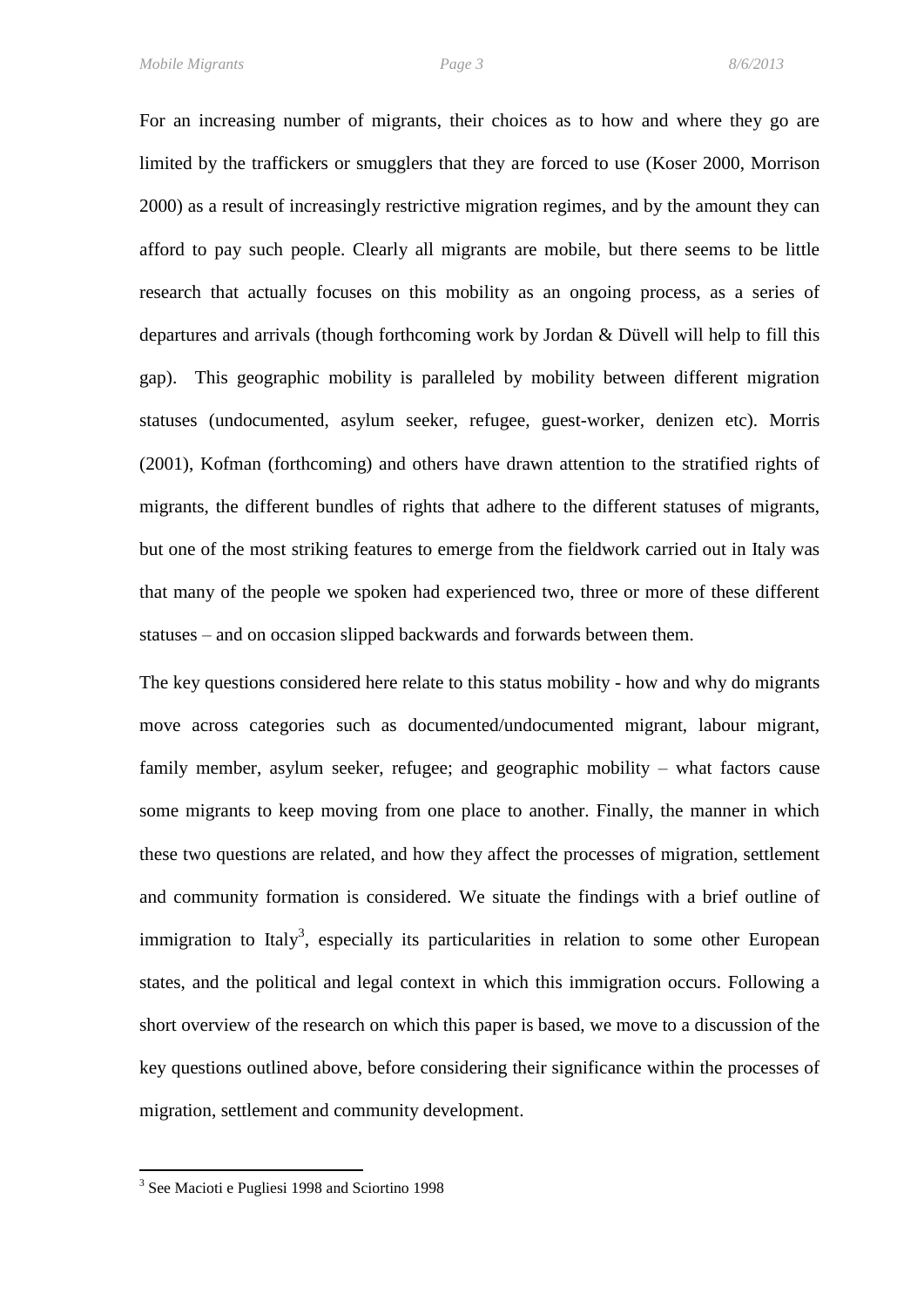$\overline{a}$ 

#### **Immigration in Italy<sup>4</sup>**

Italy as a migration destination is distinct for a number of reasons. It became a country of net immigration and a destination for significant numbers of migrants later than Britain, France or Germany, for example. Zincone (1994) and Macioti & Pugliese (1998) suggest the shift occurred in the 80s, though immigration actually began to increase in the 1970s as Britain, France and Germany closed their borders in response to the economic downturn (Martiniello 1996). Although many of the migrants arriving in Italy still intended to travel onwards to other wealthier European states with more established migrant communities, more of them were remaining in Italy because it was difficult for them to move further North. However, Italy has never been solely a transit country. A substantial proportion of these 'migrants' consisted of Italian emigrants and their children returning from abroad (Macioti & Pugliese 1998:  $5^5$ , while others continued to follow paths to Italy established by the Church and other networks formed during Italy's brief colonial history.

Italy had remained a country of emigration much longer than most other European states and this experience, as in Ireland, is an intimate part of 'national' identity, part of the national mythology. While there are regional differences in many states, and often a rural/urban distinction, in Italy the regional divide is particularly sharp, both in terms of emigration and immigration. The greatest proportion of Italy's emigrants left from the South and from Sicily (others from this region migrated to the industrial North) and this experience seems to account for a different response to migrants referred to by some of the interviewees. As one respondent put it – 'the North of Italy is like the rest of Europe –

<sup>&</sup>lt;sup>4</sup> The fieldwork took place over a period of five months, during which interviews were carried out with migrants, policy-makers and NGOs. Most of the interviews took place in Rome, though some interviews were carried out in Milan and Turin in the North, and in Lecce in the South. Given the heterogeneity of the migrant population in Italy, there was no intention to interview representative sample of migrants. Instead interviews were conducted with as broad a range of people as possible, especially in terms of legal status and length of residence.

 $5$  The Bossi-Fini Law (2002) creates a quota for such returnees from Argentina in particular. In future research, we hope to compare the situation of this group with the German Aussiedler from East Europe.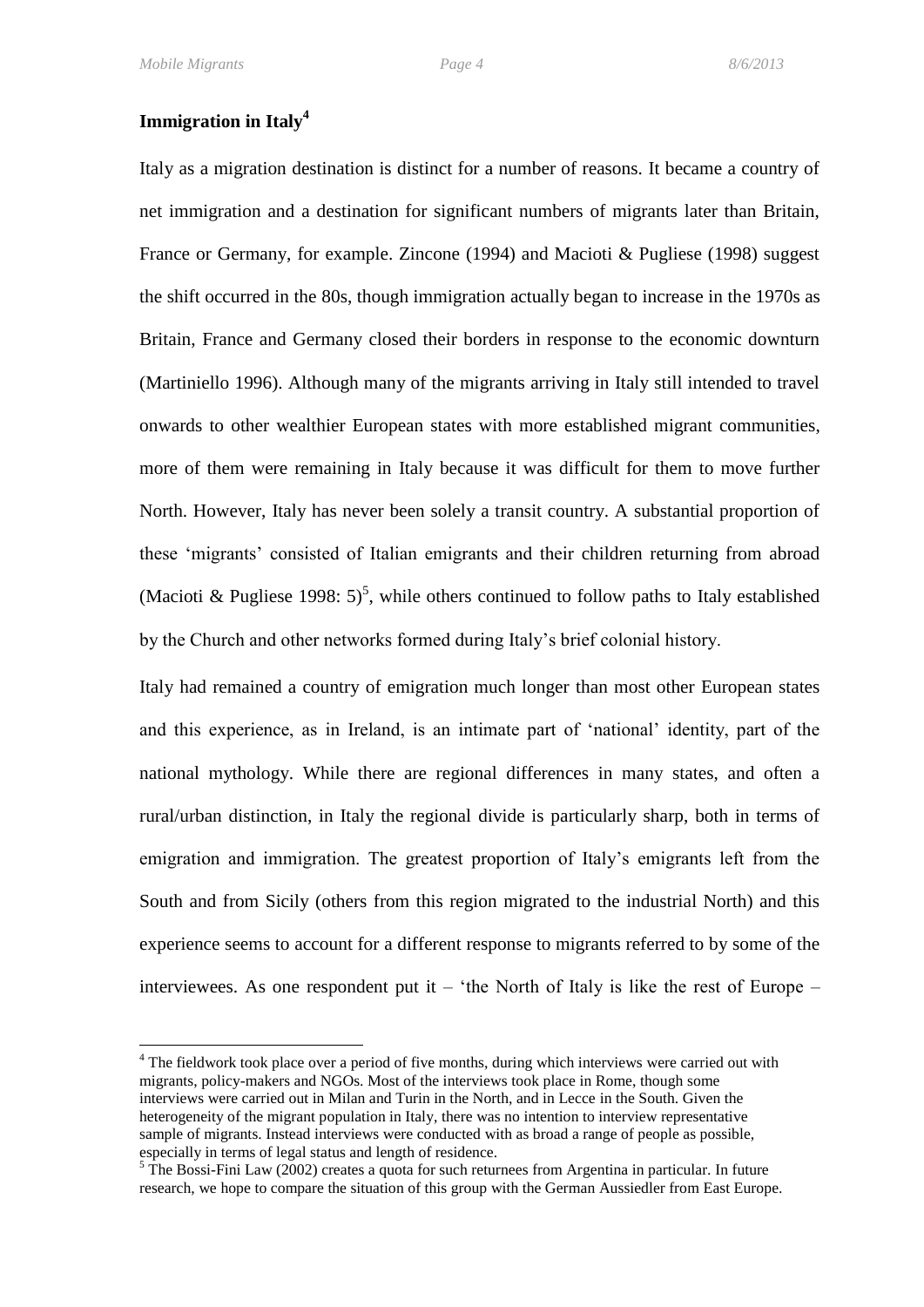*Mobile Migrants Page 5 8/6/2013*

 $\overline{a}$ 

racist. In the South, they are ignorant about us, but they are good people (*brava gente)*' (*40SM*). This divide is reflected in the stronger support for anti-immigrant parties, such as the *Lega Nord* in the North of Italy (in spite of the high demand for migrant labour in this region – Zamagni 2000)*.* 

Nonetheless, the strength of the Left (by comparison with the rest of Europe) and of the Catholic church in Italy has led to overt expressions of solidarity unseen in other European states, culminating in January 2002 in Rome in a 100 000 strong march against the more restrictive laws introduced by the centre-right government. In spite of a strong presence on that demonstration, the level of self-organisation of migrants remains low, especially by comparison with Britain, for example. One explanation for this is that the migrant population in Italy has tended to be much more heterogeneous than in the traditional immigration states (Caritas 2002), while others have attributed the lack of self-organisation to the role of the Church and to historical factors (Danese 2001). These and other explanations will be considered later in the paper.

While some North European states actively recruited labour from abroad (including from Italy), labour migration to Italy was largely spontaneous until the late 1990s (Campani 1993). There was no equivalent of the guest-worker schemes that marked the German migration experience, nor the recruitment drives by British agencies and employers in the West Indies. While the Catholic Church assisted in the search for employment, occasionally providing contacts with families in Italy looking for domestic workers (Macioti & Pugliese 1998:105-6)<sup>6</sup>, this was on an individual and informal basis. The work that people found for themselves on arrival was often in the informal sector and precarious, though more or less regular and stable (Ambrosini 2000: 146). The size of the informal

<sup>&</sup>lt;sup>6</sup> This was borne out by a number of the interviewees in our study, who had come to Italy as a result of mediation by members of religious orders who had provided contacts to Italian families and references for the domestic workers.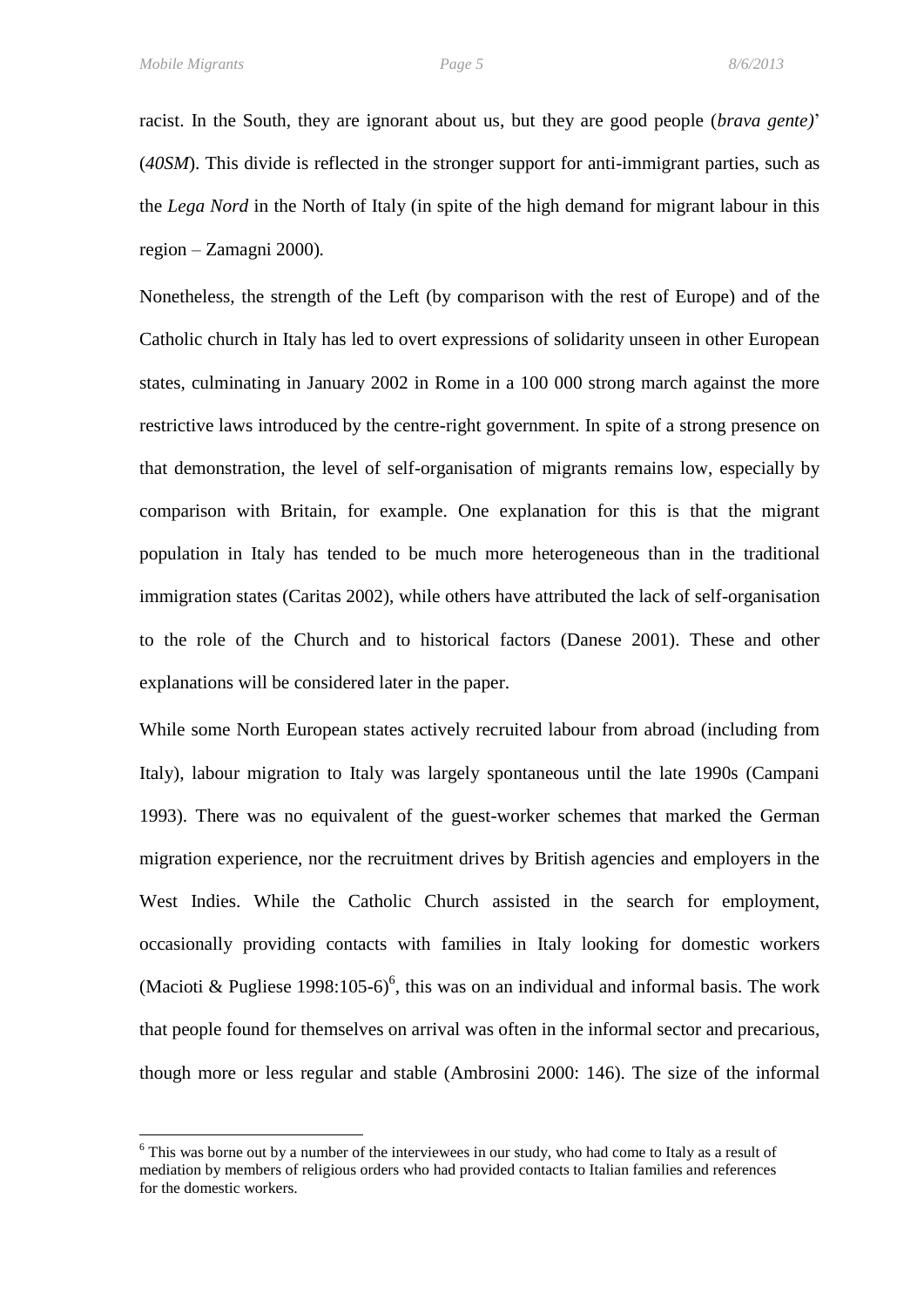*Mobile Migrants Page 6 8/6/2013*

 $\overline{a}$ 

employment sector in Italy (Reyneri 1999), the *de facto '*open door' policy (Zincone 1994; Martiniello 1996) of Italian governments until the late  $1990s^7$ , and the more or less regular 'regularisation' programmes introduced by governments since 1986 have all influenced the processes of migration and settlement in Italy.

Italian governments became more interventionist in this policy area both as a response to increasing numbers of migrants entering with and without documentation, but perhaps even more in response to developments in other European countries and in the EU. While Italy had traditionally been a transit country for migrants heading North to France and Germany, and to a lesser extent to Britain, the shift from a country of net emigration to one of net immigration was accelerated from the mid-1980s onwards as a result of increasing restrictions on entry to other European states, and the movement of people from the Balkans fleeing conflict and economic collapse in that region. It reached a peak in 1991 when thousands of people arrived in boats on the coast of Italy from Albania. That a significant proportion of entrants, though how large is impossible to say, appeared to be entering without going through the normal entry controls was increasingly the subject of media and public attention. These '*clandestini*' were frequently linked in the media and public discourse to increases in crime and demands for the control of 'clandestine' migration grew.

While it might be argued that the increase in the numbers of migrants in Italy seemed to warrant some kind of government response, Martiniello argues that 'Italian migration policy is largely inspired by the European policies…and by the orientation proposed by the European Commission in terms of migration policy in 1985' (1996:239) and Pastore (1999) has pointed out that the Martelli Law (Legge 39/90) was passed just before Italy

<sup>&</sup>lt;sup>7</sup> Macioti & Pugliese (1998) and Zincone (1994) outline the provisions of Act 943 (1986), though pointing out that effect was not really given to this law. As Zincone points out, the discrepancy 'between laws and their administrative implementation is typical of the Italian political system' (1994:131).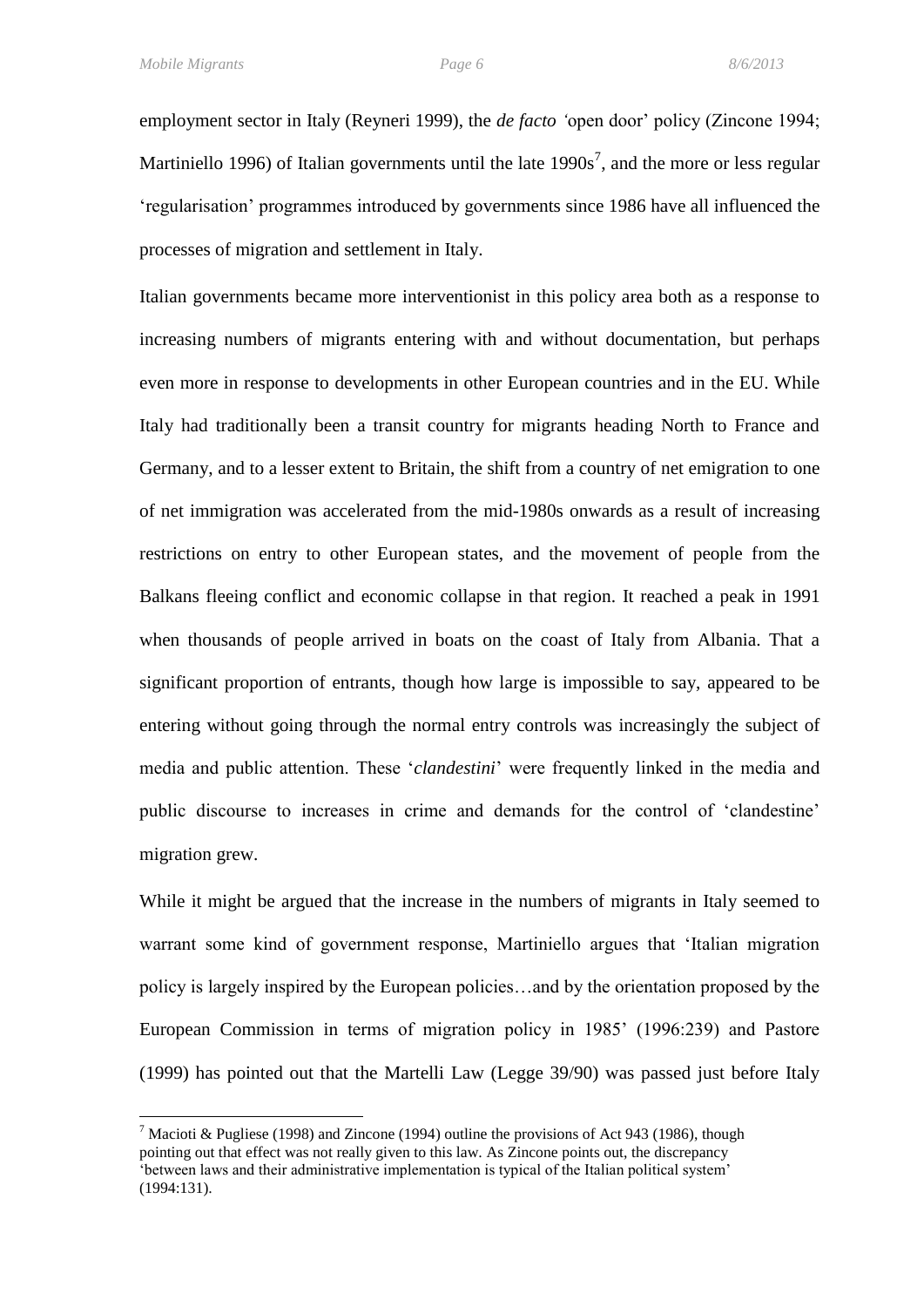*Mobile Migrants Page 7 8/6/2013*

 $\overline{a}$ 

signed the Schengen agreement in 1990, that this law was subsequently amended in 1993 by the law that ratified Schengen. Subsequently, the Napolitano-Turco Law (Legge 40/98) was part of Italy's drive to become a fully paid up member of the Schengen border-free zone. Interviews by the author with Italian civil servants in  $1999<sup>8</sup>$  confirmed that Italy's immigration policy agenda largely followed that of the EU – though its implementation might not be all that the agenda-setting member states would wish. Nonetheless, associations lobbying on behalf of migrants have also sought to play this card where EU policy is more progressive than national policy<sup>9</sup>. The Napolitano-Turco law, while it included a number of progressive provisions relating to the right to health and education of all migrants (introduced under pressure from the associations), including undocumented migrants, also contained a number of repressive measures designed to placate its Northern neighbours – especially relating to expulsions.

Italy had come under direct pressure from individual EU partners such as Germany, to control its external borders (Schuster 2003 *forthcoming*; Pastore 1999; Martiniello 1996*)*. Germany's support for the Dublin Convention was driven by the assumption that many of those claiming asylum in Germany (for example, Kurds from Turkey) had travelled through Italy, and should be returned to Italy to make their claims. Nonetheless, although many of the Turkish Kurds we spoke to in Rome had spent time in Germany and then been forced to leave and headed South, this was due less to the Dublin Convention and more to Germany's insistence that the PKK is a terrorist organisation and their consequent refusal to grant Turkish Kurds asylum. In general, the Dublin Convention has proved overly bureaucratic and cumbersome to administer.

<sup>&</sup>lt;sup>8</sup> Interviews with civil servants in the Ministry of Labour and with Italian members of the High Level Working Group on Asylum – November 1999.

<sup>9</sup> Interview with Annemarie DuPré (Churches Commission for Migrants in Europe) Rome 10 October 2001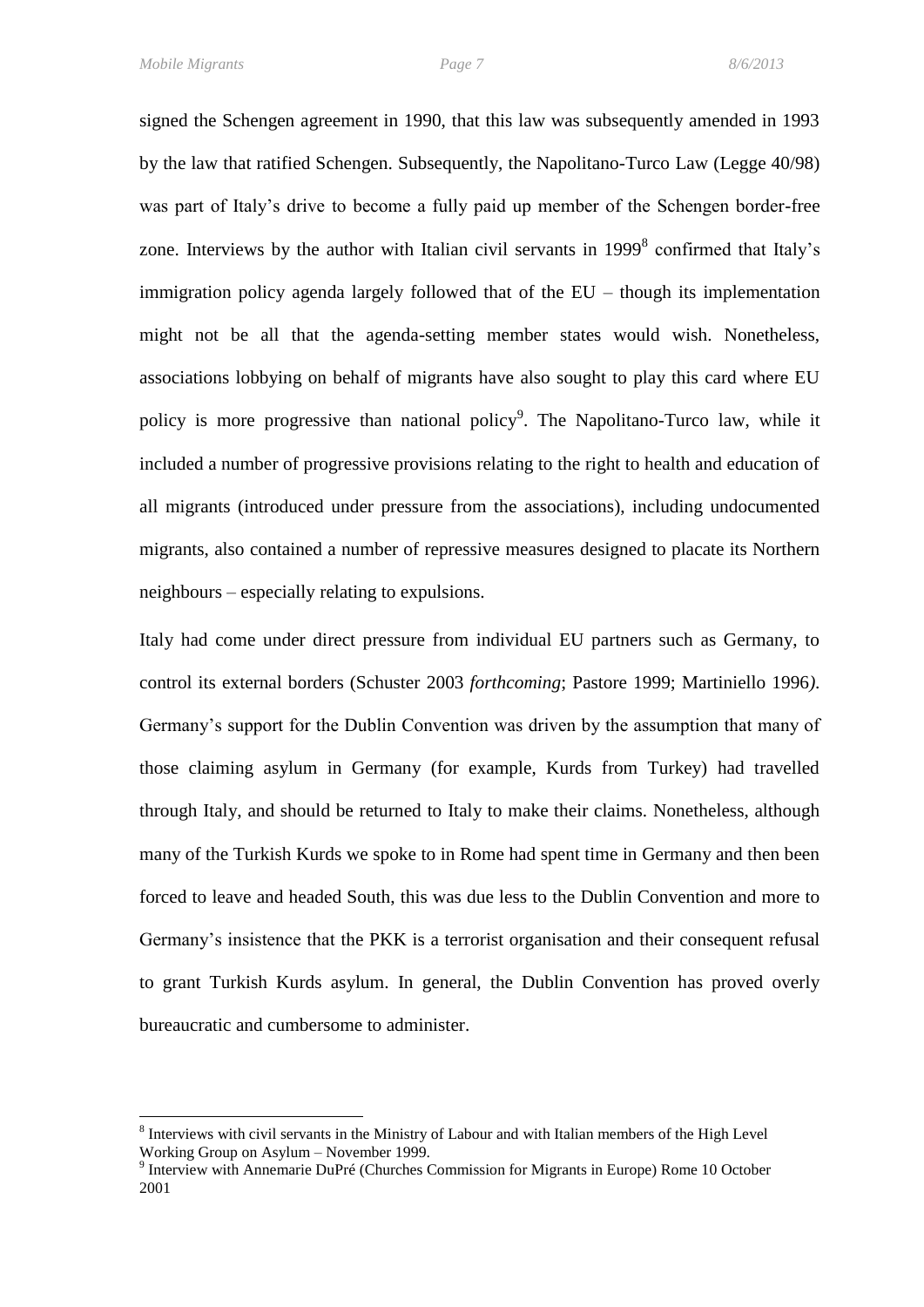More recent arrivals had come directly to Italy from Turkey, explaining that 'Italy was now their only hope in Europe<sup>'10</sup>. All of our Kurdish interviewees, and other Turkish Kurds we spoke to informally, hoped to go to Germany once they had regularised their status. The response of our Kurdish respondents to the German asylum policy was to move temporarily, they hoped, to Italy (and in 2 cases to Belgium) where they believed they had some hope of changing their legal status. This link between physical and status mobility was found also in other groups in our study.

#### **The Study**

 $\overline{a}$ 

The study focuses on the process of inclusion and exclusion of migrants and minorities in a number of European societies. We chose a broad understanding of each term, so that inclusion is taken to mean having access to, in this case, Italian territory and political, social and economic resources, such as information, political participation, social networks, education, healthcare and work. By exclusion we mean from the territory, through visa regimes, borders controls, restrictions on access to work, movement, education, healthcare and social networks, but also from society generally through racism, xenophobia and prejudice.

The study combines interviews with policy-makers, NGOs, and migrants themselves with an analysis of Italian policy and legislation, as well as an examination of primary and secondary literature in English and Italian. Interviewees were contacted using gatekeepers, such as church and migrant organisations and snowballing, where early interviewees, encountered at meeting and demonstrations, would take me to the hostels and squats in which they lived and introduce me to friends, family and acquaintances. The interviews with migrants took place either in people's homes, or in the offices of charities that

 $10$  Interview with Turkish Kurds, ex Mattatoio, Rome 6 December 2001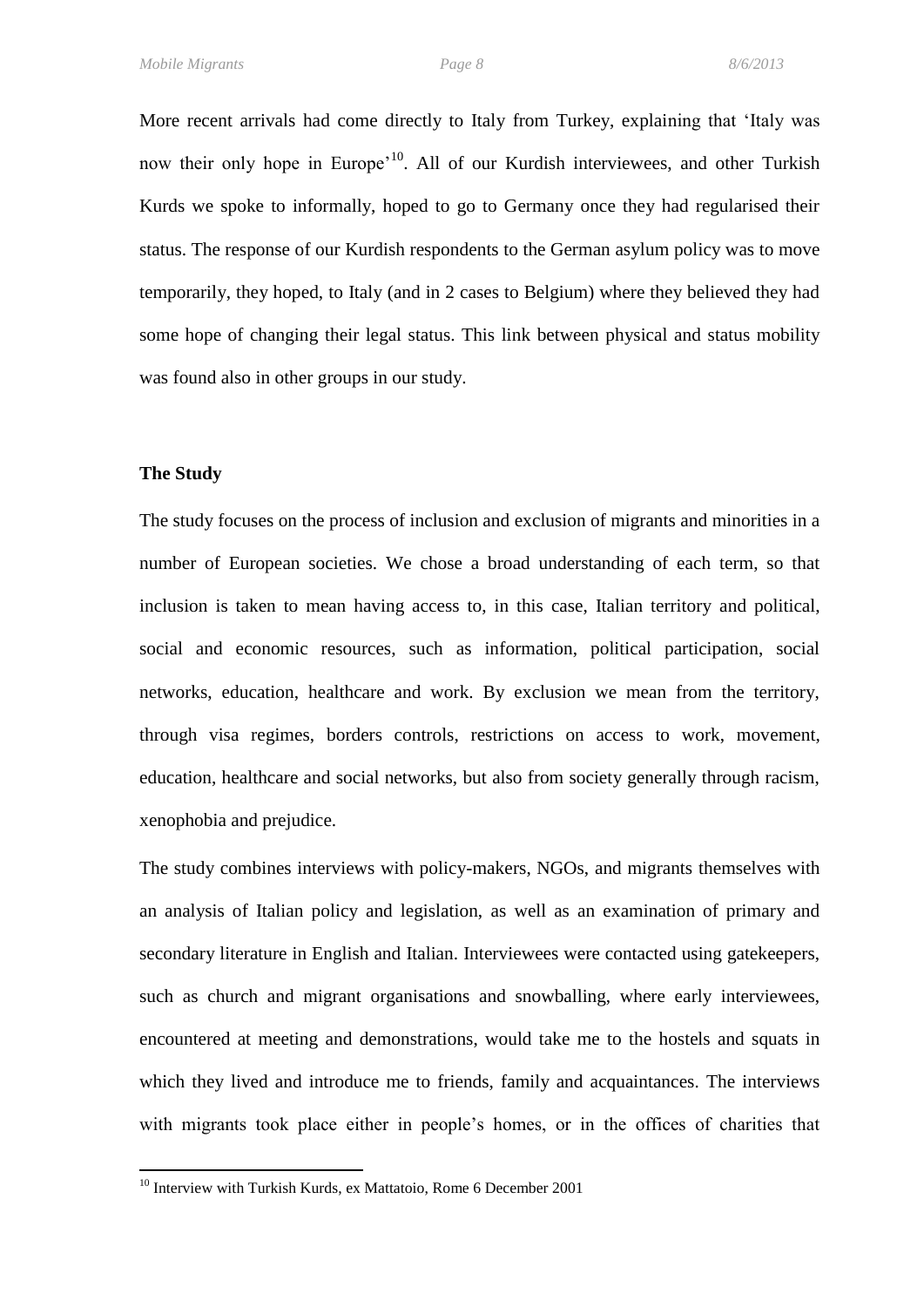functioned as informal labour exchanges. They were structured around a questionnaire, devised during earlier fieldwork and revised with the assistance of a small group of migrants from different countries at the start of the fieldwork in Rome. The open-ended questions covered three main areas: life before migration, the events and journeys that occurred between leaving the country of origin and arriving in Italy, and life in Italy, including the benefits and difficulties it brought. It was during these interviews that attention was drawn to significance of status mobility. The interviews were supplemented by conversations with street peddlers and those who slept in Rome's parks and streets.

#### **Status Mobility**

 $\overline{a}$ 

During the fieldwork, it became clear that since their arrival in Italy the overwhelming majority of the interviewees had found themselves fitting more than one of the migrant categories we had identified. In some cases, people had been documented, then become undocumented, regularised their status temporarily and then subsequently found themselves once again without a residence permit. This shifting between categories is here referred to as status mobility. That it was so widespread among our (admittedly small and unrepresentative) sample seemed at the very least to indicate a high level of insecurity of status among a proportion of Italy's foreign population<sup>11</sup>. The work of Bloch (1999, 2002) has highlighted the significance of security for the integration of asylum seekers and refugees in Britain and our research suggest that this applies also to migrants elsewhere (Schuster and Solomos 2002). For this reason, it seems important to look more closely at this phenomenon.

The migrants interviewed included labour migrants, both skilled and unskilled; people who had come to join their partners or other family members; asylum seekers (including those

 $11$  The level of mobility across these categories was unexpected and alerted us to the need to consider this factor in the other countries we are studying.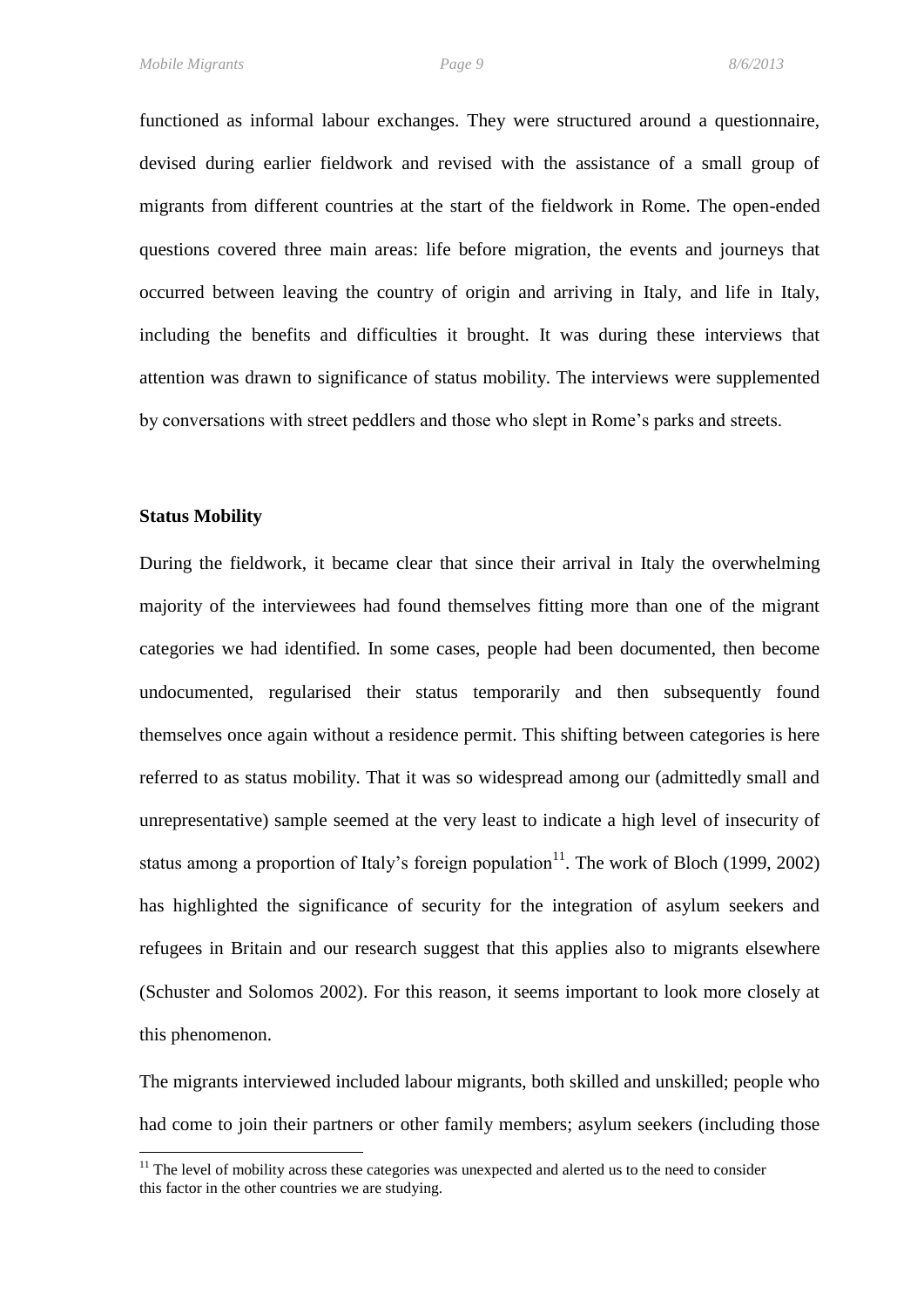returned from other EU countries, especially Germany) and refugees; undocumented migrants who had either entered and remained without papers or who had entered with a visa or temporary residence permit, but then either failed to renew it after it expired or failed to apply when one became necessary. Statistics reflecting the changes of status outlined by our respondents are unavailable and would obviously be difficult, if not impossible to compile, since they cannot accurately reflect such complex processes. The *Dossier Statistico – Immigrazione* produced annually by Caritas Rome is nonetheless an important document, offering some indications of trends over time. Table 1 is compiled from their latest *Dossier* and indicates the many reasons for the residence of foreigners in Italy:

#### **Table 1**

| <b>Resident Migrants in Italy – Motives for Residence</b> | 2001      | $\frac{6}{9}$ |
|-----------------------------------------------------------|-----------|---------------|
| *Work                                                     | 800,680   | 58.8          |
| * Self-Employed                                           | 89,498    | 6.6           |
| <i>* Employed</i>                                         | 650,787   | 47.8          |
| <i>*Unemployed</i>                                        | 60,395    | 4.4           |
| <i><b>*Family Reunion</b></i>                             | 393,865   | 28.9          |
| *Other                                                    | 168,085   | 12.3          |
| Religious                                                 | 48,898    | 3.6           |
| Elective residence                                        | 44,635    | 3.2           |
| Study                                                     | 30,790    | 2.3           |
| * Applying for Asylum                                     | 5,115     | 0.4           |
| <i>Other</i>                                              | 38,647    | 2.8           |
| <b>Total</b>                                              | 1,362,630 | 100           |

Source: Elaborazione Caritas – Dossier Statistico Immigrazione 2002 su dati del Ministero dell' Interno

While the sample of people interviewed during the fieldwork was not representative of those resident in Italy, it did include at least one person from each of the marked (\*) categories. At the time of the interviews, 4 out of 5 interviewees had residence permits (the proportion of asylum seekers and refugees interviewed was higher than their proportion in the migrant population  $-20\%$ ). However, approximately 65% of the interviewees had been without papers at some stage since their arrival in Italy.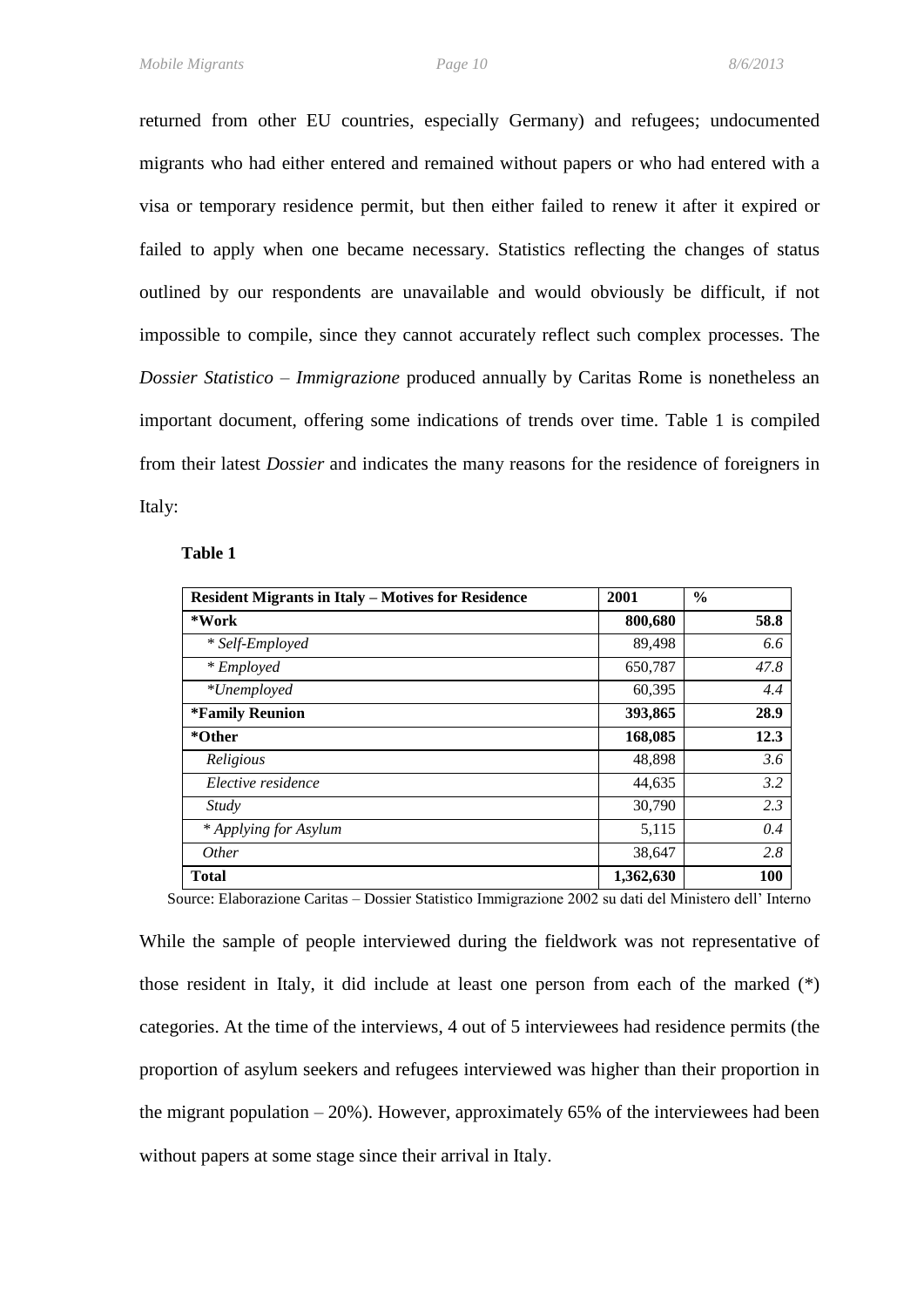*Mobile Migrants Page 11 8/6/2013*

 $\overline{a}$ 

The majority of resident aliens in Italy give work (58.8%) as their reason for residency. The second largest group are family members (28.9%). There are no figures in this table for those with refugee status, but they are included in the category *Other*  $(38,647)^{12}$ . The number of people awaiting the outcome of their asylum claim is very low  $(5,115)$ , reflecting perhaps not just Italy's underdeveloped asylum system, but the preference of those seeking asylum for countries where they can find larger communities of co-nationals. As in Europe generally, the main categories of those seeking asylum are people from the former Yugoslavia, Afghanistan, Iraq and Turkey, all of whom have established communities in Germany, Britain and France<sup>13</sup>, but not in Italy. The numbers of Afghanis, Iraqis and Turks/Kurds in Italy are so small that they do not feature on Caritas' table of countries of origin of legally resident migrants in Italy, while people from former Yugoslavia number just over 40,000 (Caritas 2001: 121), very few by comparison with Germany in particular.

Reyneri<sup>14</sup> argues that few migrants enter Italy with a residence permit (1999: 83), although the numbers are obviously very difficult to quantify. However, many do enter legally on tourist visas and a small number on student visas (which do not give them the right to work) and only later become undocumented. In Italy there is a great deal of attention paid to 'clandestini' – but as was pointed out in the Caritas Dossier (2001), and as representatives of the main unions stress, the majority of migrants in Italy are legally present. For many this is a result of one of the four regularisations programmes employed by Italian governments (in 1986, 1990, 1996 and 1998 – for details see Martiniello 1996 and Reyneri 1999). Presumably the regularisation of domestic workers, carers and other

 $12$  In 2001, Caritas put the number of refugees at 23,000. Personal communication Antonio Ricci, Caritas Roma (31 July 2002).

In Germany there are almost 2 million Turkish people, of whom a high proportion are Kurds, 662,000 people from the former Yugoslavia and more than 72,00 Afghanis.

 $14$  While the fieldwork on which this article was based was carried out in Rome, our findings closely mirrored that of Reyneri whose fieldwork was conducted in Milan.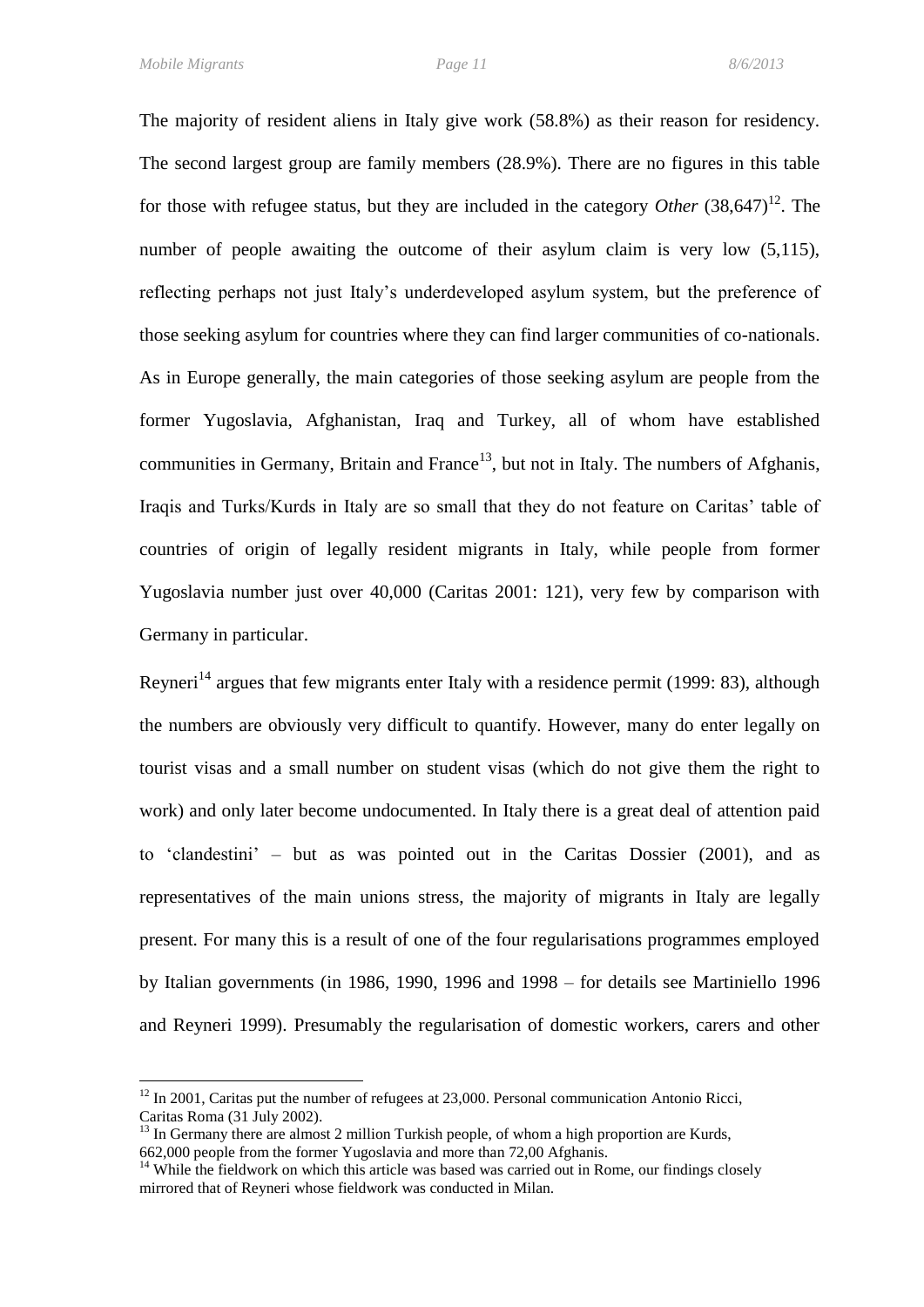$\overline{a}$ 

workers announced in 2002 will again augment the numbers of documented migrants in Italy.

Those who are undocumented had often entered Italy legally, having either come from countries, particularly in Latin America, from which no visa was required or they had entered on a tourist visa, that is, they were 'documented' or 'legal' for the first few months of their sojourn in Italy, only losing that status when they stayed after the expiry of their visa or residence permit or breached the conditions of entry or residence (for example, by working). Following regularisation programmes, many then become 'documented' again, receiving both a residence and work permit – though sometimes only temporarily.

Even those who managed to regularise their status and who had obtained a residence and work permit were sometimes unable to maintain their new status. The regularisations were often for limited periods of one or two years<sup>15</sup>, which meant that some who had been undocumented became undocumented again if they were unable to renew their residence permits. The shifts from one legal status to another made by people were often multiple and complex – sometimes because of circumstances beyond their control, such as an inability to maintain the circumstances that rendered their permits valid (for example, prolonged periods of unemployment), or due to a change in circumstances in the country of origin. An example of the latter case was the woman from Congo who, having been a privileged migrant for many years (the wife of a diplomat) became an asylum seeker looking for work as a domestic servant when Mobutu was ousted from power.

Usually, when status changed as a result of circumstances the migrant could not control, it was from a higher or more secure status to a lesser status. Improvements in status tended to be a result of migrants adopting strategies and responding to opportunities that presented

<sup>&</sup>lt;sup>15</sup> My thanks to Sergio Briguglio for pointing out that a migrant can only avail him- or herself of a regularisation once. If it lapses, even for only a few days, the migrant may become undocumented once again because of an inability to renew his or her permit.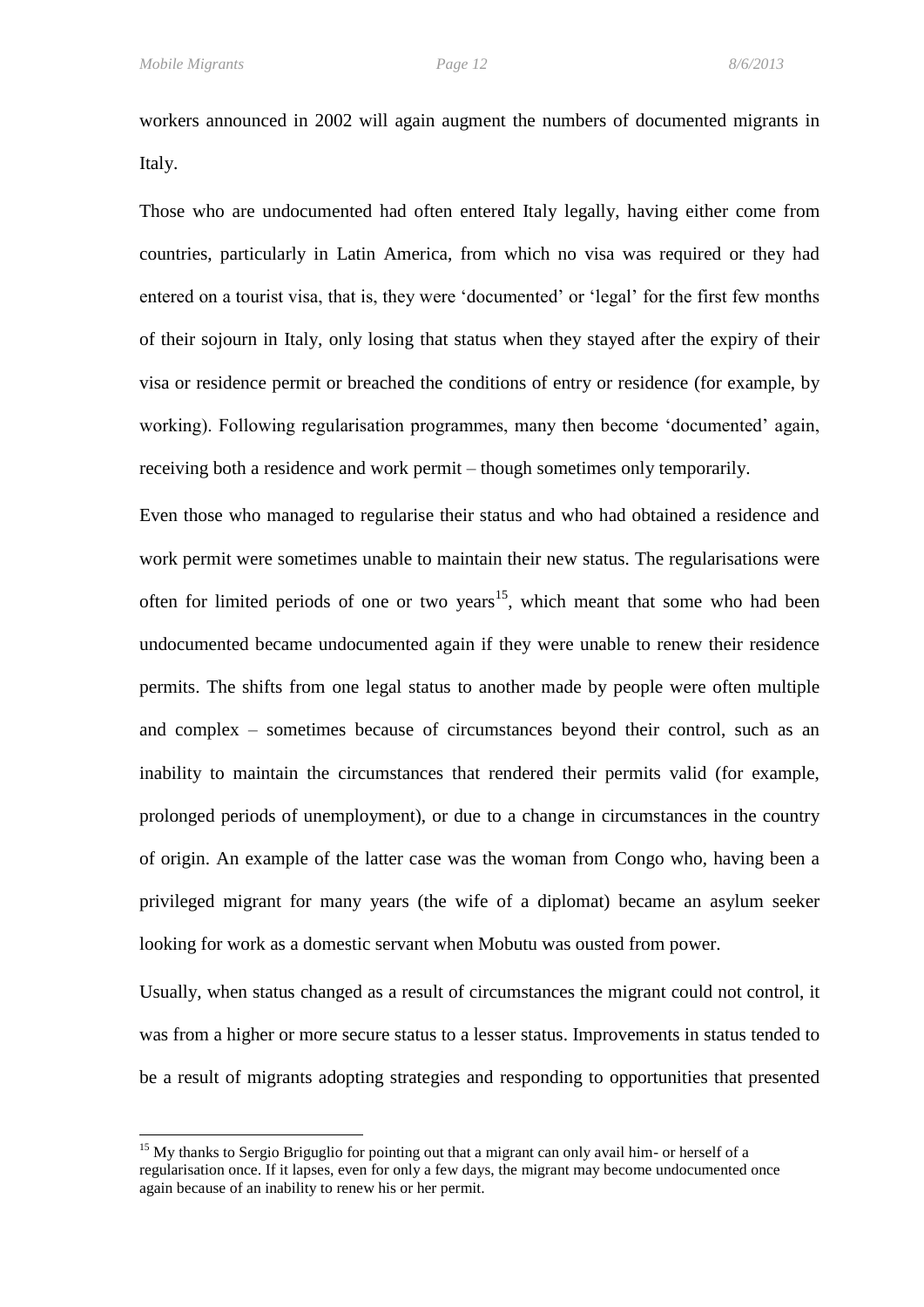$\overline{a}$ 

themselves, sometimes as a result of government policy (that is, regularisations), though there is no guarantee that such improvements in status will be permanent. The two-thirds of our respondents who had been undocumented at some point feared that the new Bossi-Fini law would mean that they would be unable to renew their permits and would become irregular.

The Napolitano-Turco Law for the  $4<sup>th</sup>$  time in 12 years created the opportunity for some of the thousands of undocumented migrants resident in Italy to regularise their status, and, as a result, to move from the shadow to the regular economy. One could get a two year residence permit, provided it was possible to prove that one met certain criteria relating to accommodation, employment and date of arrival in Italy. However, different *Questura* (police stations) or *Ufficio Stranieri* (Aliens Office) interpreted the law differently, some refusing documentation that others would accept, some *Questura* accepted informal letters as proof of tenancy or work, while others insisted on more formal documents. Some interviewees commented that the proofs could change from morning to afternoon, depending on who they saw. At a meeting in the main *Questura* in Rome<sup>16</sup>, Nicola Calipari, the head of the *Aliens Office* noted that many of the work contracts produced as evidence of employment when renewing residence permits were dated only a few days previously. In interviews and conversations with Romans, people explained that the employers, who preferred to employ people without paying tax or insurance would sometimes agree to offer a contract just before their employee's residence permit expired, but that once it was granted they would revert to an informal arrangement. Where employers were unwilling to produce a contract, another Italian friend might agree to sign one. Such strategies and collaborations enabled the migrants to secure their residence in

<sup>&</sup>lt;sup>16</sup> The meeting (15 November 2001) was between the Head of the Aliens Office and representations of a number of associations who wished to express concern about the renewal of residence permits, conditions in the accommodation centres for refugees and 'old' unresolved regularisation cases (those outstanding since 1998).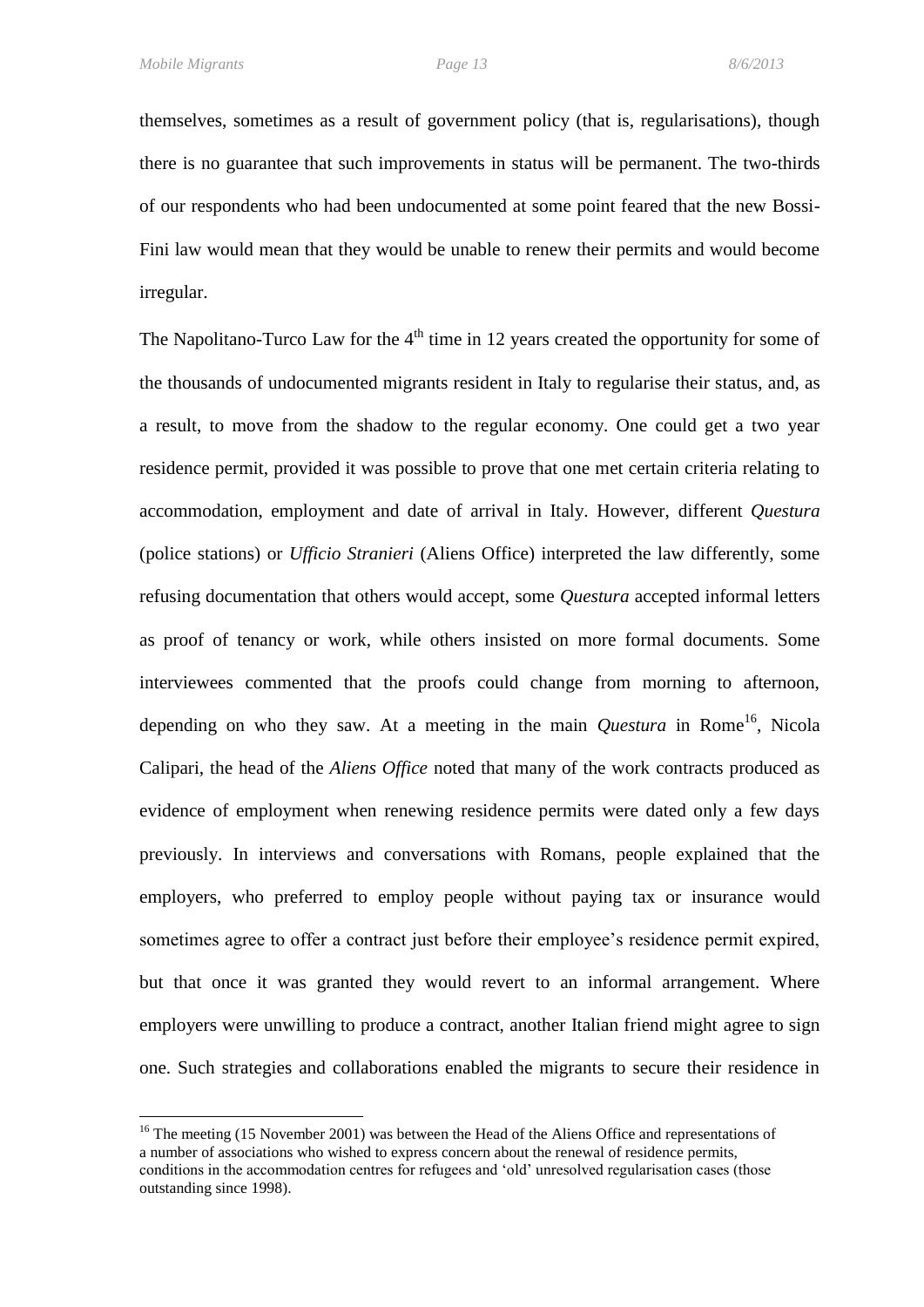Italy, and created the possibility of moving into regular employment, though this did not necessarily follow.

Aside from the regularisation programme, Napolitano-Turco also introduced legal channels for the entry of labour migrants and those seeking work from abroad, though particular countries with which Italy reached agreements, such as Albania, Morocco and Tunisia were granted annual quotas. Such quotas are almost always contingent on readmission agreements. For example, when Morocco did not co-operate sufficiently in facilitating the return of its citizens who were in Italy without permits, its quota of labour migrants was cut<sup>17</sup>. Nonetheless, it was an important departure that allowed people to enter and remain legally. The decision to suspend these 'quotas' in 2001 was greeted with alarm by trade unions and others who argued that people would once again be pushed into 'illegality'<sup>18</sup>. However, the labour market demand for seasonal workers meant the government had to allow a quota of such workers into Italy, and throughout 2002 increased it to 56,000<sup>19</sup> together with 3,000 self-employed persons.

Another important innovation of the Napolitano-Turco Law was the sponsorship scheme, which allowed anyone legally resident in Italy to invite someone to Italy for work or to look for work. Under this provision, not only businesses, but also individuals were allowed to sponsor people who to enter Italy for a year to look for work. The sponsor, who could be an Italian citizen, an authorised association, or a local body such as the Commune di Roma, guaranteed that the new arrival would have accommodation, food and healthcare (i.e. that he or she will not be a charge on public funds) while they searched for work. If they found work, their residence permit was extended, if not they were required to return at the expense of the sponsor to their country of origin at the end of the year. Although there

<sup>&</sup>lt;sup>17</sup> Interview with Giulia Falzoi, International Organisation of Migration (IOM), Rome 23 January 2002 and Giovanni Pinto, Ministry of Interior, Rome 17 November 2001

<sup>&</sup>lt;sup>18</sup> Interview with Alyoune Gueye, CGIL, 2 November 2001, Rome

 $19$  The initial quota in February was 33,000, augmented in March by an additional 6,400, in June by 6,600, and by 10,000 in July (email from Sergio Briguglio).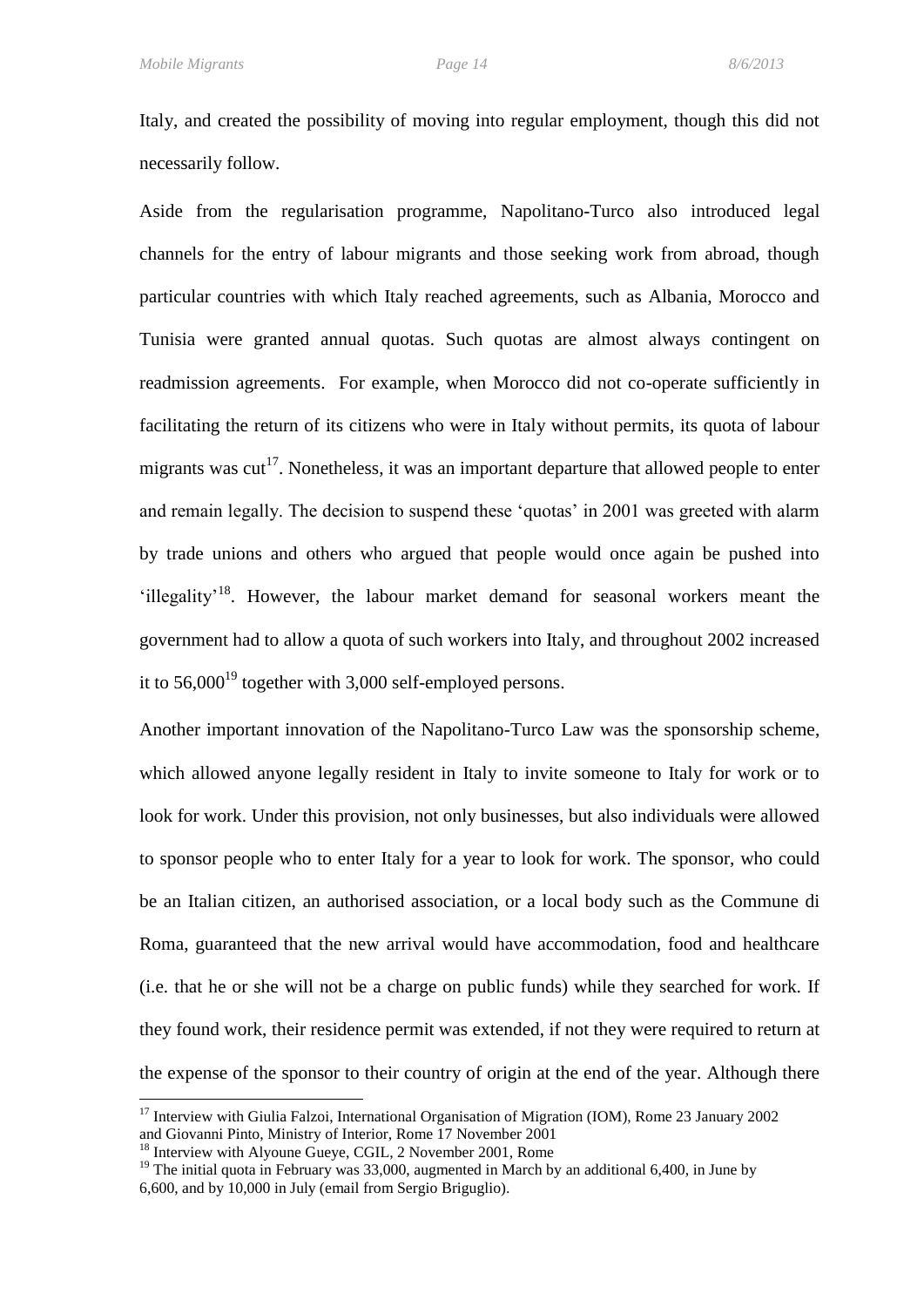$\overline{a}$ 

were problems with the scheme, the quota of 15,000 sponsorship places in the first year was exhausted in a few days<sup>20</sup>, it was still an important channel as it allowed people to enter and try their luck legally, i.e. without incurring large debts to traffickers or smugglers. However it should be noted that many of those who entered in this way had earlier been present in Italy without papers, but having found a sponsor, left to return again with documents – a further example of the capacity of individuals to use the opportunities presented to move from one, insecure, status to a more secure status.

Almost all migrants in Italy have a more or less *insecure* status. Even refugee status is *de jure* not a secure status, as it carries with it only the right to a temporary, renewable residence (and, perhaps, work) permit<sup>21</sup>. Although the number of people claiming asylum in Italy is still comparatively low, it is rising, partly as a result of the Dublin Convention, but more due to greater restrictions in other European countries. Although the Napolitano-Turco law introduced *Carta di Soggiorno*, the conditions that have to be met (5 years legal residency, and a non-fixed contract of employment at the time of application [paying taxes and social contributions, etc.]) are so strict that in the first 3 years after their introduction less than 40,000 had been issued<sup>22</sup>. Until recently, *Questura* had also demanded that the applicant should have been in possession of valid work permits for the five years, but a circular from the Ministry of the Interior (3 July 2002) stipulated that the last condition was not necessary and it is expected that this will mean that the numbers of people in possession of a *Carta di Soggiorno* will increase considerably from now on.

However, this promise of increased stability for some was matched by the possibility of increased instability for others. The Berlusconi government initially suspended the

<sup>&</sup>lt;sup>20</sup> According to unofficial data, in 2001 the same quota of 15,000 was exhausted within a few hours and amounted to only 10% of the actual applications to sponsor someone from abroad.

 $21$  Renewal of the residence permit is dependent on the continued status as refugee. The permit is initially granted for two years, and then is usually granted for a further 4 years. Before this second period expires the refugee should become eligible for the *Carta di Soggiorno* and ultimately for naturalisation, though this remains at the discretion of the state*.*

<sup>&</sup>lt;sup>22</sup> Interview with Dr Compagnucci, Ministry of the Interior – 8 November 2001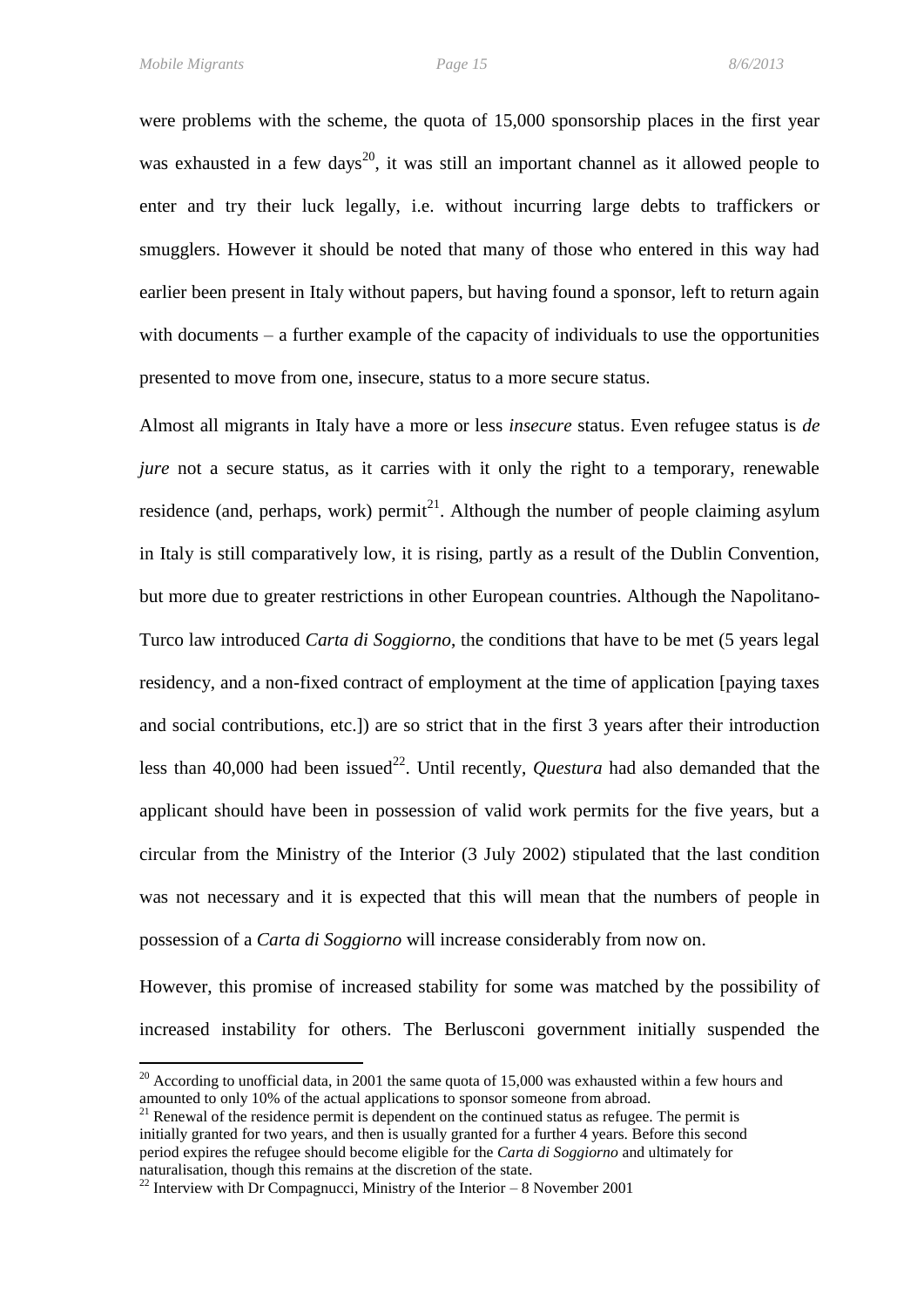*Mobile Migrants Page 16 8/6/2013*

'quotas' for migrants, arguing that no more should be allowed in until work had been found for the unemployed in Italy. However, relatively quickly it changed tack and followed what has become a tradition by now, introducing a limited regularisation for domestic, care and other workers (to take effect in September 2002). The regularisation of these workers was recognition by the government of something the public had been aware of for some time - the extent to which Italian society and economy relied on migrant workers to care for the elderly and the very young, in particular especially since the Italian welfare state is much slimmer than that of Germany, France and even the UK.

The Bossi-Fini law will nonetheless make the status of migrants in Italy even more precarious, since the period that they are allowed to remain if they become unemployed has been reduced from one year to six months. Our research findings indicate a high degree of awareness of these proposals (though there was also considerable confusion about the details) and that many migrants, new and established, were unsettled and concerned by these developments, which could once again mean that they were living without documents and without protection from expulsion. Although the law did not actually come into force until June 2002, 4 months after the fieldwork ended, it became clear during the research that already the different *Questura* where migrants are required to register and renew their permits were anticipating the restrictions. Those people interviewed whose permits were coming up for renewal were very unsure whether they would be renewed and whether this would mean their status would change and they would become 'illegal', although nothing else in terms of employment or accommodation had changed for them.

One of the questions asked of the migrant interviewees was which single event had the greatest impact on their quality of life after arrival in Italy. For those who had always had some kind of 'legal' status, the answers varied. In some cases, it was learning to speak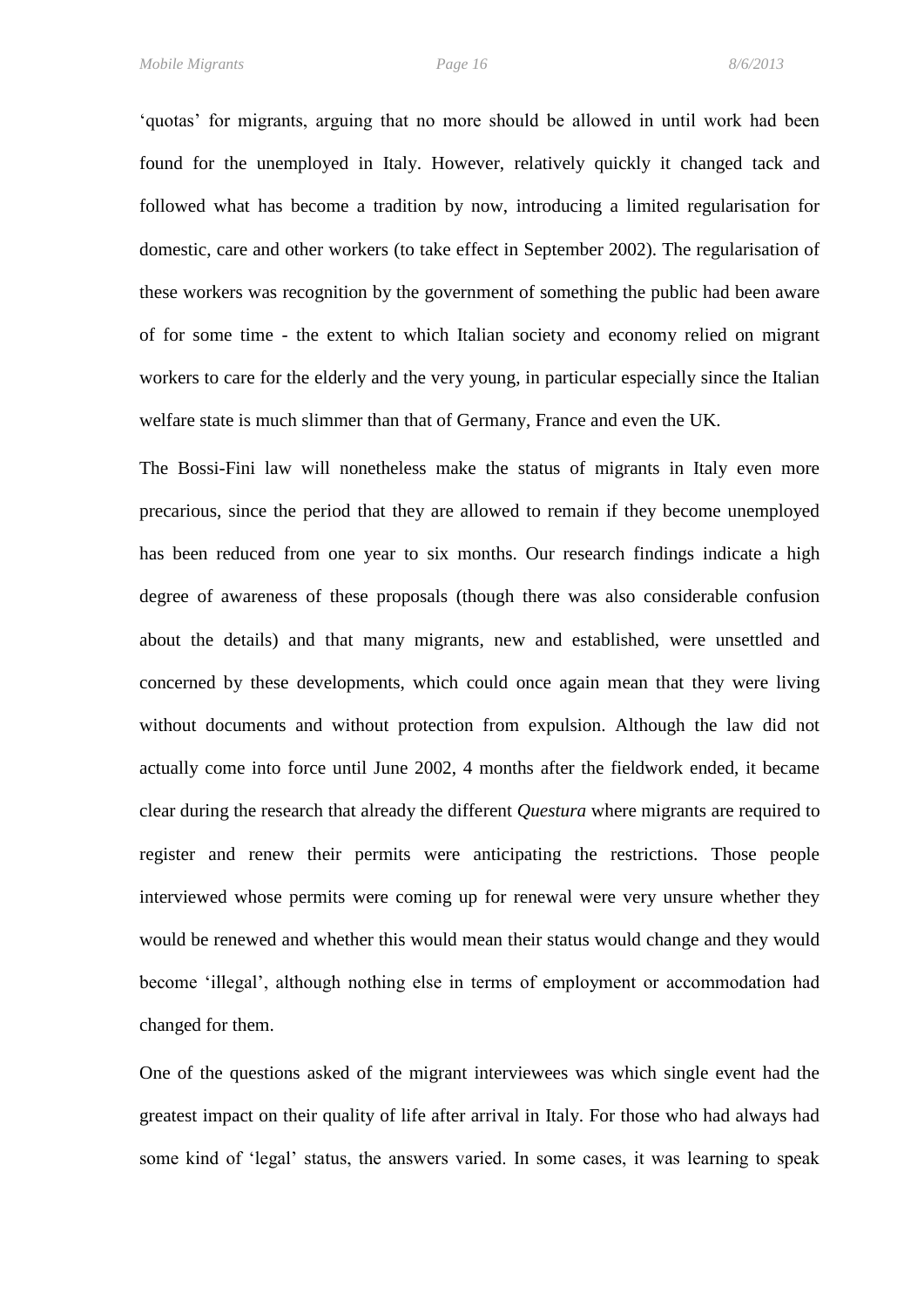Italian, finding a particular job, making a contact or being joined by their partner/children. For those without documents, it was invariably the acquisition of papers. When asked why, the response was always the same – having documents meant that they could return home to visit family and friends – they could become geographically mobile again.

#### **Geographic mobility**

For sometime now scholars have been arguing that migration is not just a simple trajectory, that is, a migrant leaves country a for country b, either temporarily but regularly as a seasonal or 'guest' migrant, or he or she gradually relinquishes the dream of returning home, and instead, marries and settles and founds a family, this second generation growing up with a greater or lesser sense of being part of that society. While many migrants in Europe do fit this profile (in Britain, France and Germany settled migrant and minority communities account for 5%-10% of the total population, and amount to several million people (Grillo 2001)), there are other migration trajectories.

More recently, a discourse of transnationalism has emerged, meaning 'the processes by which immigrants forge and sustain multi-stranded social relations that link together their societies of origin and settlement' (Basch et al 1994:7; Grillo 2001; Vertovec 2001, see also the website of the ESRC Transnational Communities Programme at www.transcomm.ox.ac.uk). What unifies both of these positions is that, in spite of the talk of transnational spaces and border crossings, the migrant is still primarily seen as moving between (only) two (nation)-states – that of origin and that of settlement. A partial exception is research that focuses on elite migration, that is, the migration of professionals and the management of, for example, TNCs (Miles and Satzewich 1990, Jordan & Düvell forthcoming 2003).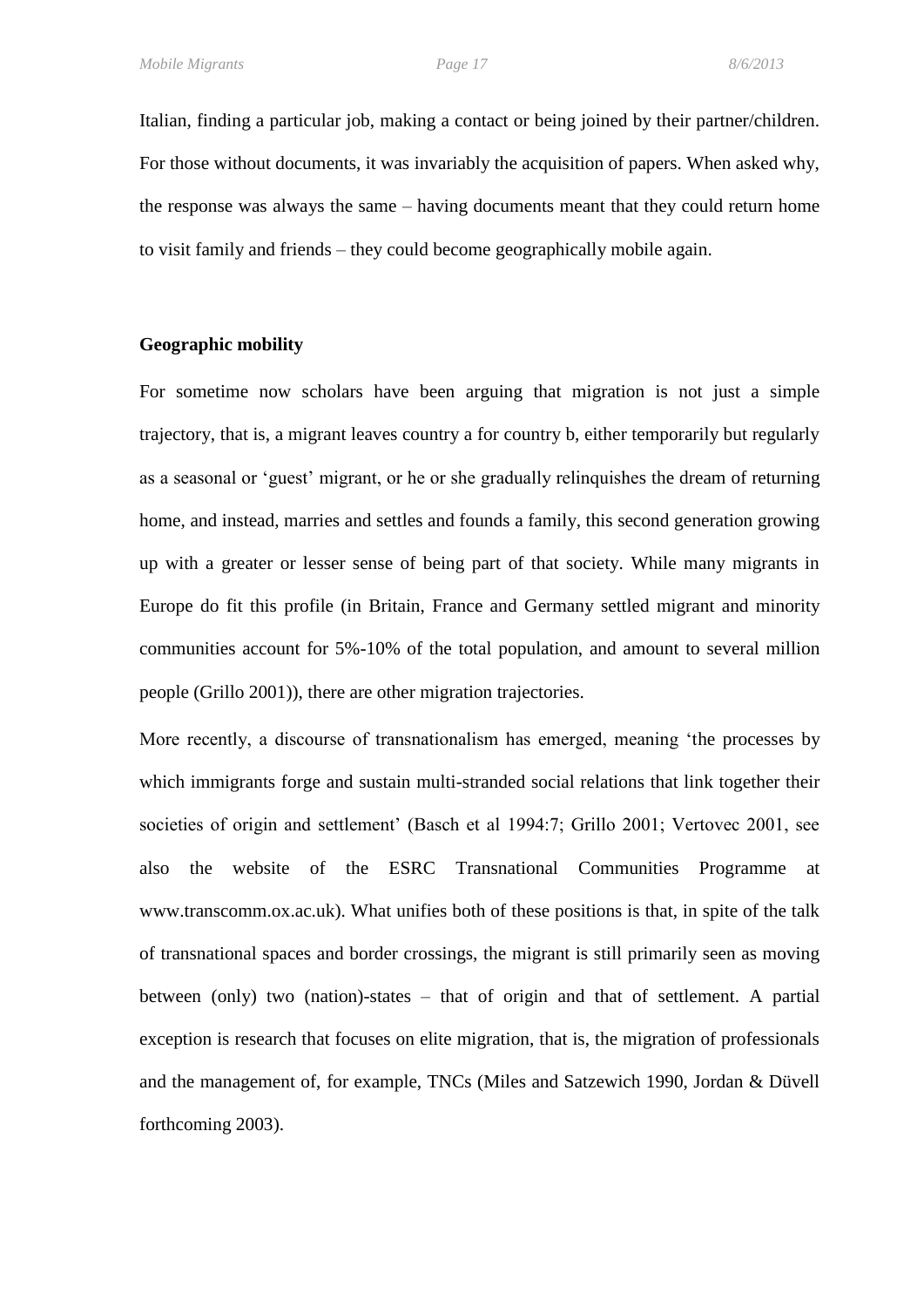*Mobile Migrants Page 18 8/6/2013*

 $\overline{a}$ 

Our research points to the experiences of a group of people, whose experiences are testimony to the variety of migratory movements, which may be single, unidirectional journeys, but which are also often continuous, circular or return journeys giving rise to transnational networks and communities of people whose lives and loyalties transcend the boundaries of different nation-states (see also Solomos and Schuster 2000, Jordan and Düvell 2002). The experiences of the people are marked by their physical or geographical mobility. Some people we spoke to had set out for a particular destination, but had spent prolonged periods, sometimes years, in Italy (and other countries) en route. This continuing mobility seems to be stronger in Italy than in Britain<sup>23</sup>, France or Germany. Italy continues to be a weigh station on journeys further North and West.

Sometimes the serial sojourns are due to financial difficulties, or to the traffickers to whom people are in debt. In other cases it is because of the policies of transit and destination states that place hurdles across paths to final destinations. One of the interviewees in Rome, from Bangladesh<sup>24</sup>, had spent two years in Korea but was forced to leave because of the collapse of the currency. Others had paid money to traffickers to get to Europe but been abandoned en route. In one case, an undocumented migrant had spent 8 months in the Ukraine, where he was imprisoned for begging to survive while he waited for his parents to raise more money for the traffickers.

Perhaps the most extreme version of this geographical mobility were 'refugees-in-orbit' – individuals for whom no state would take responsibility, and who were forced to travel from one country to another seeking asylum. The Dublin Convention was supposed to be a solution to this problem, specifying the country responsible for examining a claim. However, asylum seekers are still travelling from country to country seeking protection.

<sup>&</sup>lt;sup>23</sup> Although Britain, for example, was also a transit country for migrants intending to travel on to the US and Canada, this began to change after the end of the Second World War, and for some time Britain has been predominantly (though not exclusively), a destination country.

<sup>&</sup>lt;sup>24</sup> Interview with undocumented man from Bangladesh, Vittorio Occupato, Ostia 2 December 2001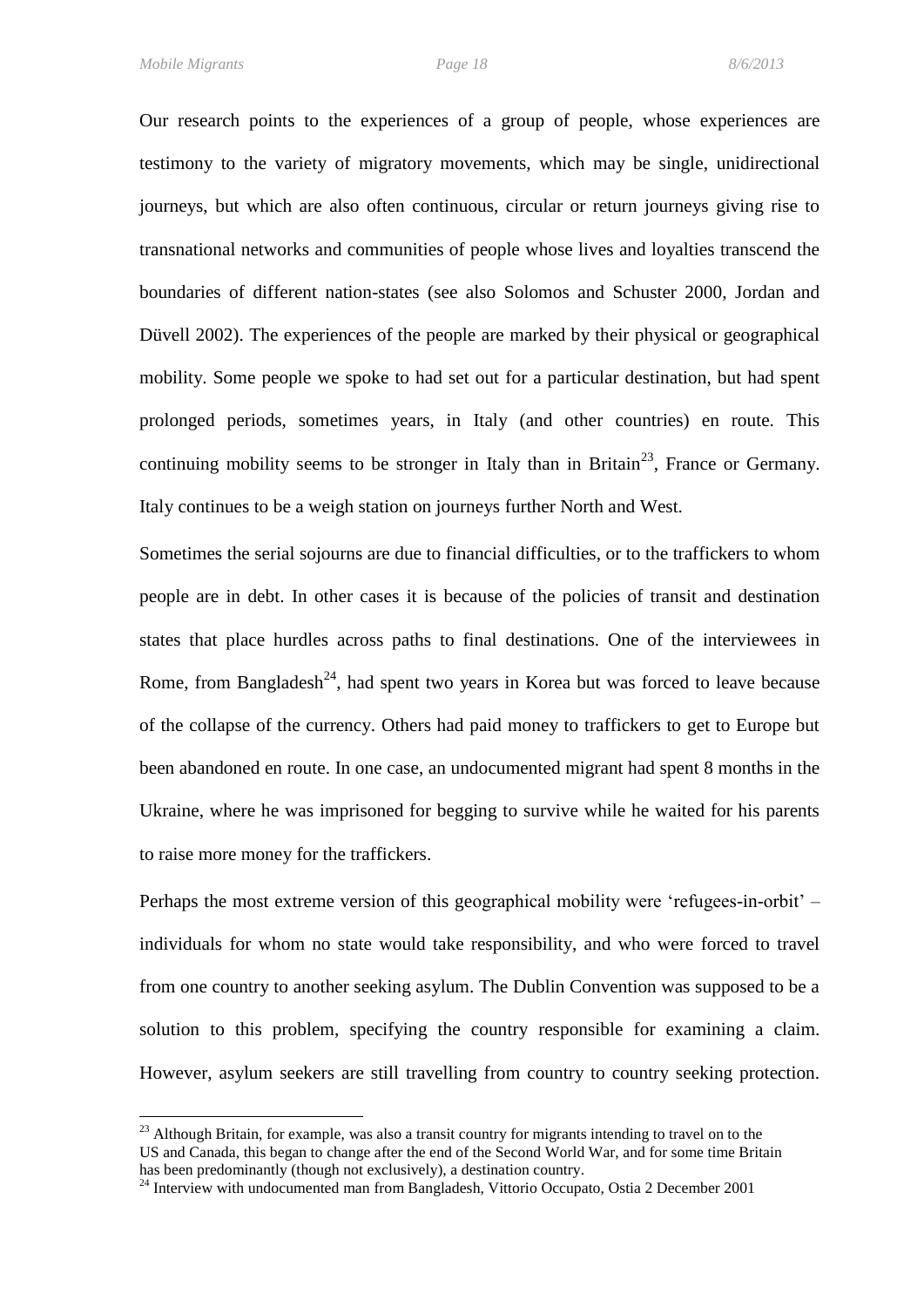*Mobile Migrants Page 19 8/6/2013*

Some Kurdish asylum seekers we met had made for Germany, crossing through Italy. They may spend months or years in Germany, before their claims are rejected, returning to Italy either to try for asylum there under an assumed name<sup>25</sup> or in the hope that they can survive in Italy in the shadow economy until such time as they can take advantage of a regularisation.

One interviewee had spent four years in Germany as an asylum seeker, then a further year without papers when his claim was rejected. He then went to Belgium where he tried once again (under an assumed name) to claim asylum. During the next two years he moved back and forward between Belgium and Germany, until his claim was rejected (his deception was uncovered when his fingerprints were checked). Having travelled to Portugal, Spain and Switzerland, he decided to try for asylum again in Italy. In total, he had been moving from one country to another, with longer and shorter sojourns for seven years. This was one example of the determination of asylum seekers not to return to countries where they feared persecution and of the difficulties involved in returning rejected asylum seekers to their country of origin. The net result is a growing population of people in a precarious situation, unable to plan or prepare for a future.

Another interviewee had spent four years in Germany, before deciding to try and reestablish himself in Turkey. After two years, he decided to leave once again, conditions having worsened there. This time, however, he decided to go to Italy 'because it was possible to enter and because they give asylum to Kurds<sup> $26$ </sup>. This view was echoed by another Kurdish asylum seeker, who said 'I knew I had to come Italy, it was the only place we had a chance for asylum<sup>27</sup>. Others among the interviewees had spent up to two years in Italy, before attempting to return to Germany again (though again, some had made

 $25$  This has become increasingly difficult since Eurodac, the centralised European computer that stores the fingerprints of asylum-seekers and others, became operational. Two of the Turkish Kurdish asylum seekers interviewed had been discovered in this way.

<sup>&</sup>lt;sup>26</sup> Interview with Turkish Kurds, ex Mattatoio, Rome 6 December 2001

 $27$  Interview with Turkish Kurds, ex Mattatoio, Rome 6 December 2001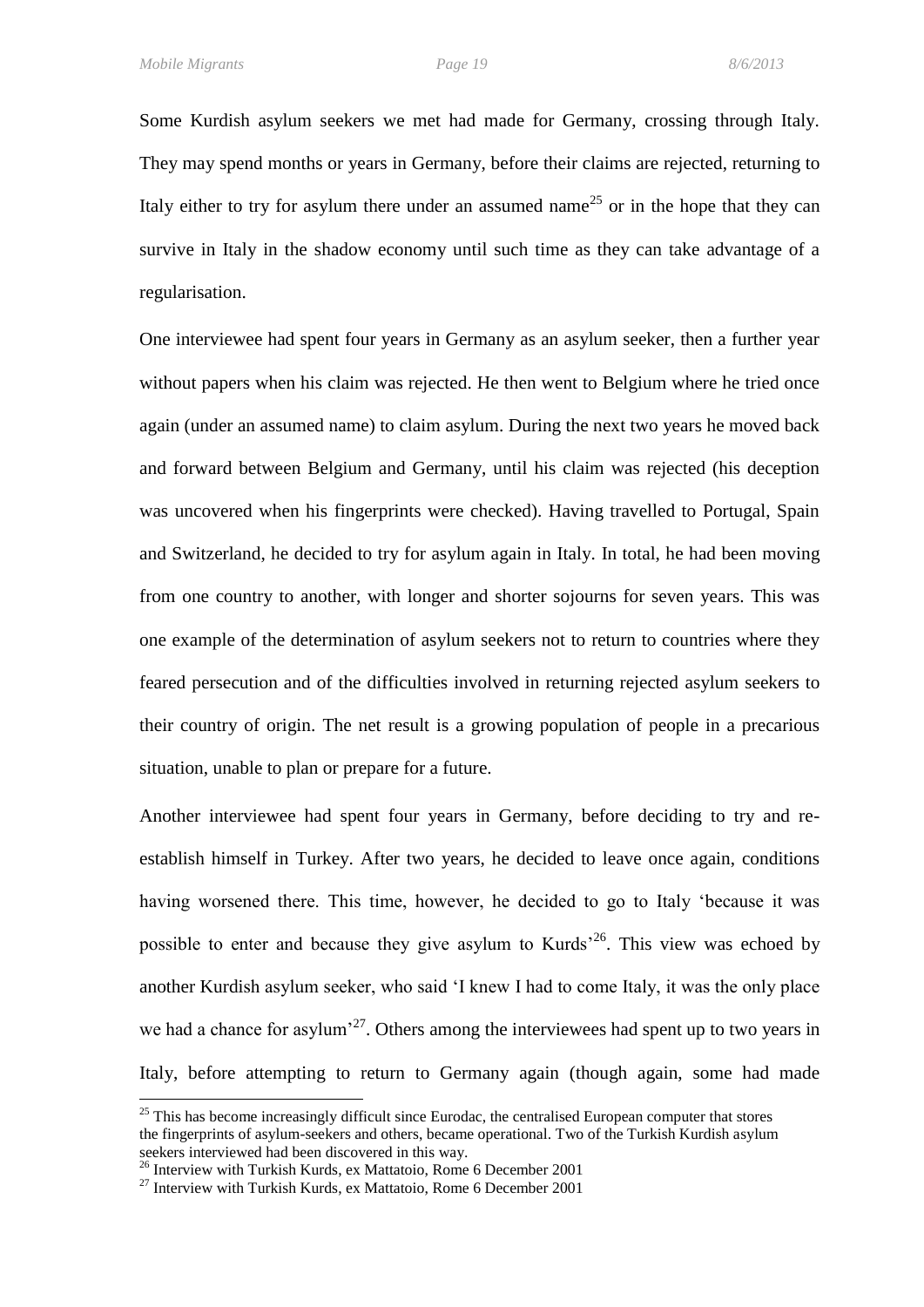*Mobile Migrants Page 20 8/6/2013*

 $\overline{a}$ 

occasional brief forays north to visit family). Italy's more sympathetic response to Kurdish asylum seekers was a decisive factor for many of those we met in choosing Italy. For many their plan was to move on to Germany once their status was secure. For other asylum seekers, such as those from Congo-Kinshasa, they had little choice about their final destination as they were dependent on traffickers or friends who would get them on the first plane out.

For others, their reason for choosing Italy was contacts provided by churches in their home countries<sup>28</sup>, or because of kinship or friendship chains<sup>29</sup>. In such cases, the intention was usually to spend about two years abroad<sup>30</sup>, sending enough money home to educate others or to start up a business and then to return home. However, among those interviewed were a number of people who having, returned to their countries of origin for a longer or shorter period, came back to Italy again – in some cases because they could not settle at 'home' again, in others because of a renewed financial crisis or worsening political circumstances, or for other reasons $31$ .

Other migrants chose to split their time between host and home states. For some, such as the Senegalese interviewees, this 'shuttle migration' was possible because of the lack of visa restrictions that Italy had imposed on their home states. Though the interviewees from Kenya and Ecuador found it more difficult to travel back and forth because of the cost, they had chosen to come to Italy in the first place because no visa was required. Others (Algerians, Sri Lankans) chose Italy as a first destination because, although visas were required, they were not difficult to get. However, as Italy followed the example of other

 $28$  Two Kenyan interviewees spoke of assistance they had had from Italian missionaries.

<sup>&</sup>lt;sup>29</sup> This was especially true for women from the Philippines, but also Bangladeshis, Cameroonians, Ecuadorians, Kenyans, Pakistanis and Sri Lankans.

<sup>&</sup>lt;sup>30</sup> Each person interviewed who voiced such an intention said that they had hoped to stay for just two years. In some cases, they had revised this to five, in others they no longer put a definite limit on their stay, but were certain that they would return home.

 $31$  In one case, a woman returned to Tunisia with her daughter when her marriage broke up, but illhealth and the difficulty of finding work meant she had to leave her daughter with her parents and return to Italy for treatment and work.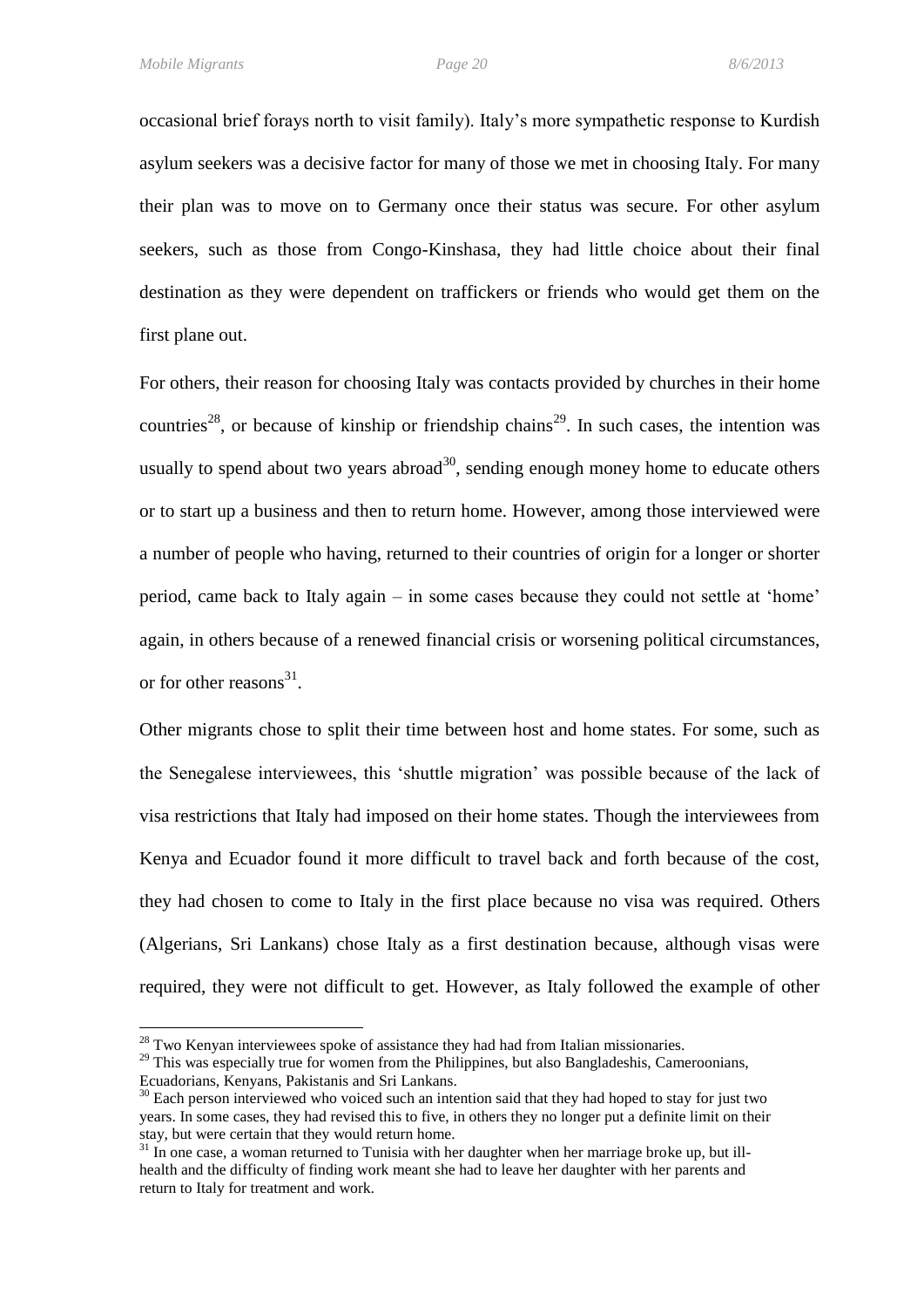*Mobile Migrants Page 21 8/6/2013*

European states and introduced visas for nationals of more states, this movement between countries has become more difficult.

Sometimes migrants 'secondary' migrate – having arrived in one part of Italy – they the move to another. In some cases they became part of a traditional 'seasonal' migration. Depending on the harvesting of different crops in different parts of Italy, temporary labour shortages arise that are filled through the seasonal movement of non-EU migrants. As Martiniello (1996: 231) points out, this fits with the traditional model of internal Italian migration. Many undocumented people arriving in Italy arrive in the South, where they remain until they can regularise their status because it is easier for them to find work, accommodation etc. in the shadow economy. Once they have papers, they then move north where they hope to find 'regular' work (i.e. paying taxes and social insurance contributions) settle, and send for their families<sup>32</sup>. Nonetheless, some of the people interviewed who had followed this trajectory found that the scarcity of accommodation or level of racism and discrimination in the North meant that they preferred to move to Rome or further south (these were in the minority).

#### *Settlement and Community Formation*

What impact does this continued mobility in and out of different migration statuses and communities have on the migrants themselves, on their communities and on their host communities? We have no firm answers to these questions yet, but the interviews, discussions and conversations with migrants have raised issues that need further investigation. We would suggest that the lack of stability, both in terms of location and legal status has serious implications for the formation of communities, for their sense of security and their capacity to argue for greater protection and equality. Perhaps most

 $\overline{a}$ 

 $32$  Interview with Alyoune Gueye, CGIL, 2 November 2001, Rome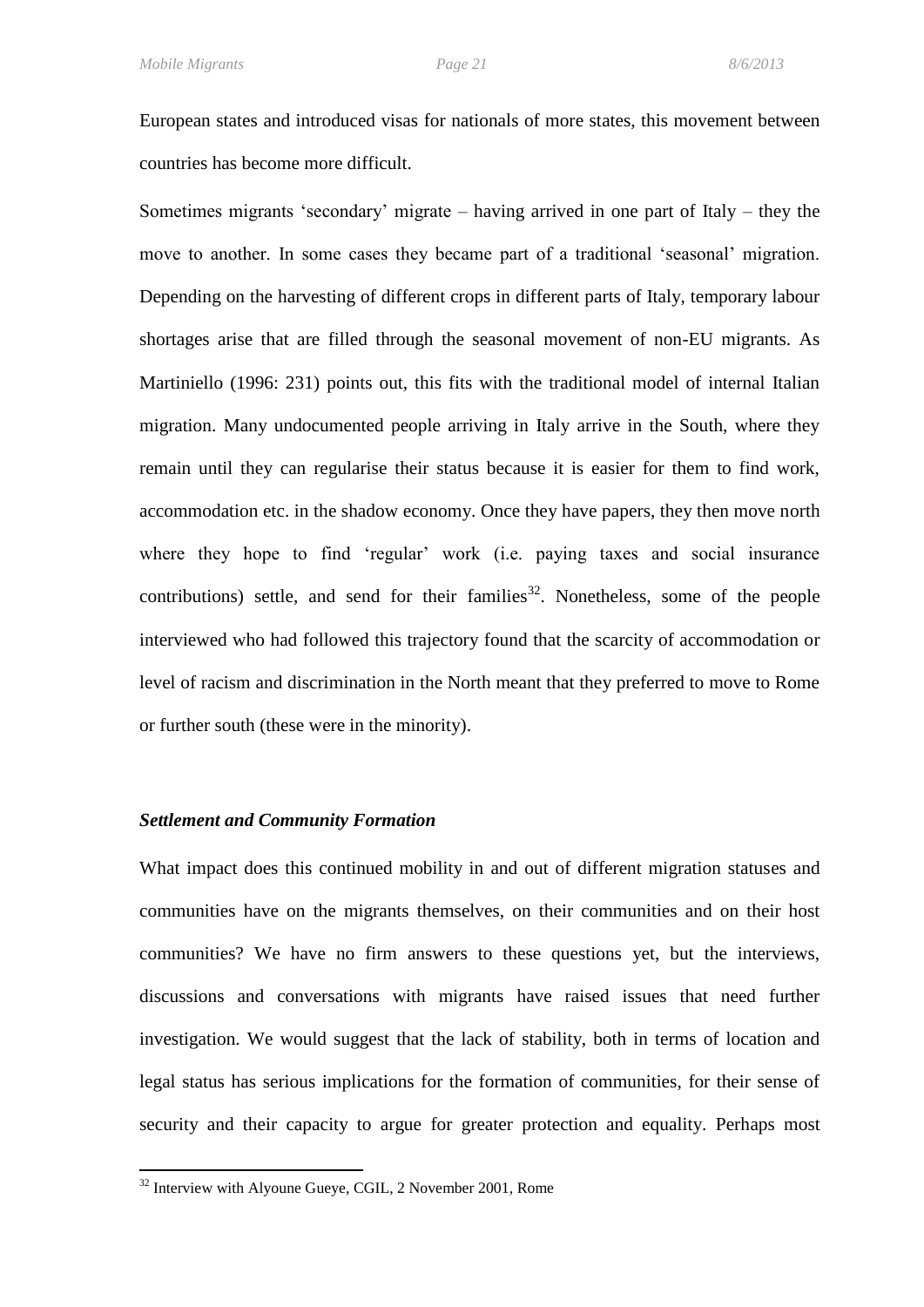$\overline{a}$ 

importantly, this mobility, both geographical and between migration statuses, means that there is a growing population in Europe whose interests are scarcely represented in public fora.

Perhaps it is because we view the Italian situation through the British experience, but the weakness and paucity of migrant organisations seems particularly important. Although there are significant communities of Moroccans (159,599), Albanians (142,066), Romanians (68,929), Philippinas (65,353) and Chinese (60,075) in Italy (Caritas 2001) these communities are dispersed throughout Italy and are not as numerically strong as the communities formed by people from the former colonies of Britain or France or by the Turkish and ex-Yugoslav communities in Germany (see ftn.9). If these populations were represented in some capacity other than their nationality, for example – migration status, length of residence etc., there would be less cause for concern. However, since what organisations there are, are by and large organised around nationality<sup>33</sup>, this segmentation of migrant communities makes it difficult to agitate for rights in the same way that many migrants and minorities in Britain the 70s did when united behind the term 'black' or the way in which the lack of papers in France brought together the *Sans Papiers* (which served as an umbrella identity even when migrants in France also tended to cluster in national groups).

A number of interviewees commented on the different levels of organisation between the different national groups, so that the Senegalese seemed to be very active in the trade unions (the migrant representatives in the two main unions CGIL and CISL are Senegalese), while Albanians, Moroccans, Philippinos and Tunisians, the largest groups in

<sup>&</sup>lt;sup>33</sup> Interview with Cheikh Tidiane Diop, Senegalese Community Association, Florence 2 November 1999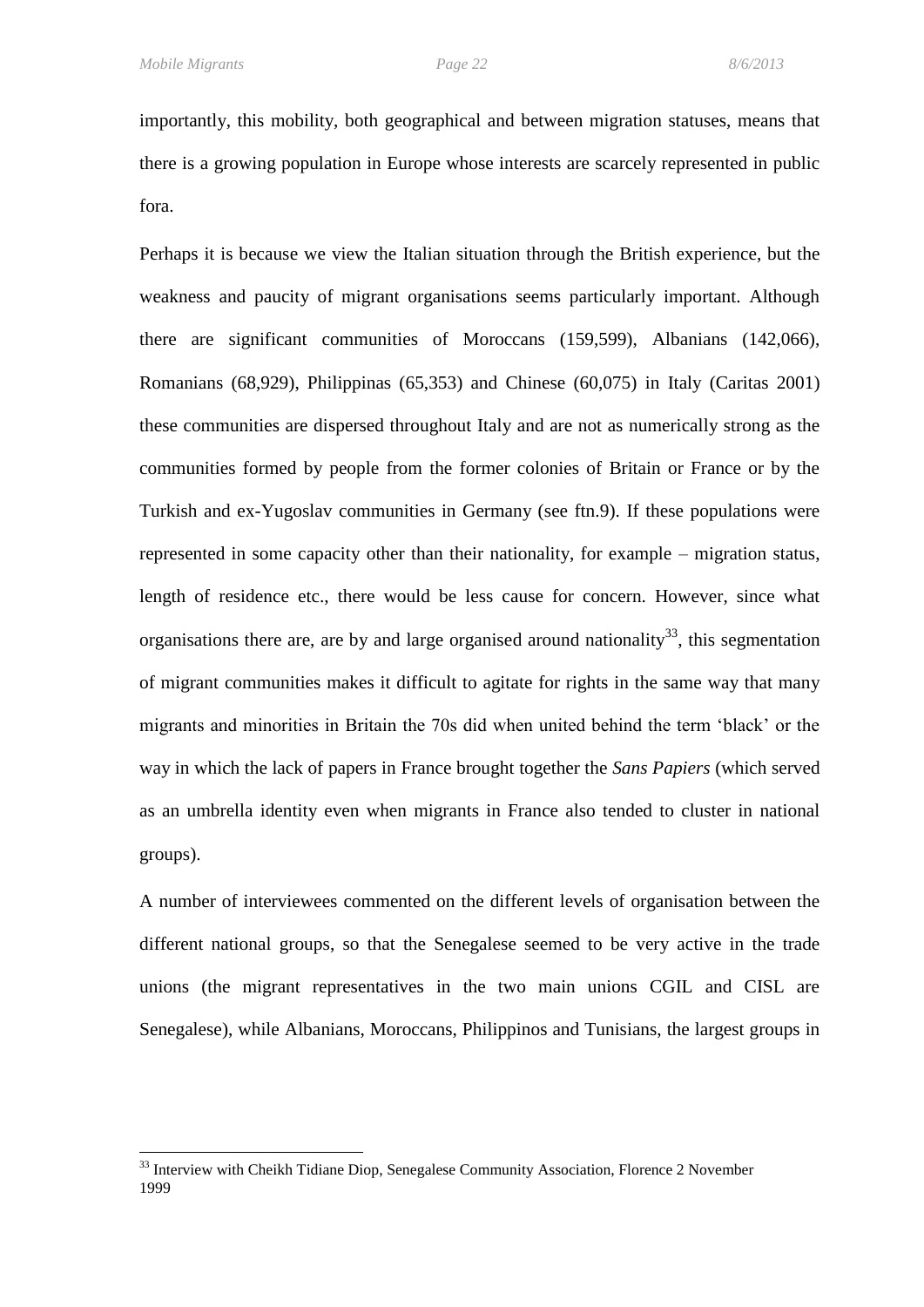Italy are much less politically active<sup>34</sup>. Many of those in community and migrant organisations spoke of the difficulties they face in getting the 'critical mass' necessary to make their voices heard and to access resources. One of our interviewees, from Senegal, had lived, worked and been politically active in the north of Italy, but had become weary of the racism and the struggle against it and had moved south to Rome, where he was no longer politically active.

Most of those who had access to office space, telephones, fax machines, etc. were dependent on the churches. This was particularly true in Rome, where *Migrantes* a Catholic organisation hosted Cape Verdean, Philippine and Polish organisations<sup>35</sup>. Nonetheless, critical mass seems independent of actual numbers. Although the total population of Bangladeshis in Italy is just over 20,000 (1.5% of the entire migrant population) there are in Rome two Bangladeshi organisations that have offices and are vociferous in arguing for the rights of their constituency. The leaders of these organisations, who appear to believe they are in competition with each other, wield a certain amount of power as a result of links with the police, which reinforce their own power within the community  $36$ .

Although many of the migrants who come to Italy are Catholic, they also tend to divide and congregate in different parishes in Rome, and the same is true of Russians and Ukrainians who have 'their' particular Orthodox churches. While it is true that the Catholic Church has been a strong and constant champion of migrants' rights in Italy, it is also true that church organisations have tended to speak for migrants, rather than encouraging their self-organisation. Danese has suggested that the Churches play a conservative role, enabling migrants, especially those from the Philippines, to endure, rather than change

<sup>&</sup>lt;sup>34</sup> Interviews with Gaia Danese EUI, Florence 9 September 1999 and Jonathan Chaloff CENSIS Foundation, Rome 21 September 2001.

<sup>&</sup>lt;sup>35</sup> All of these organisations were run by and primarily, though not exclusively for women.

<sup>&</sup>lt;sup>36</sup> Interviews with Mohammed Kibria, Bangladesh Association, Rome, 8 June 2000 & and Jonathan Chaloff CENSIS Foundation, Rome 21 September 2001.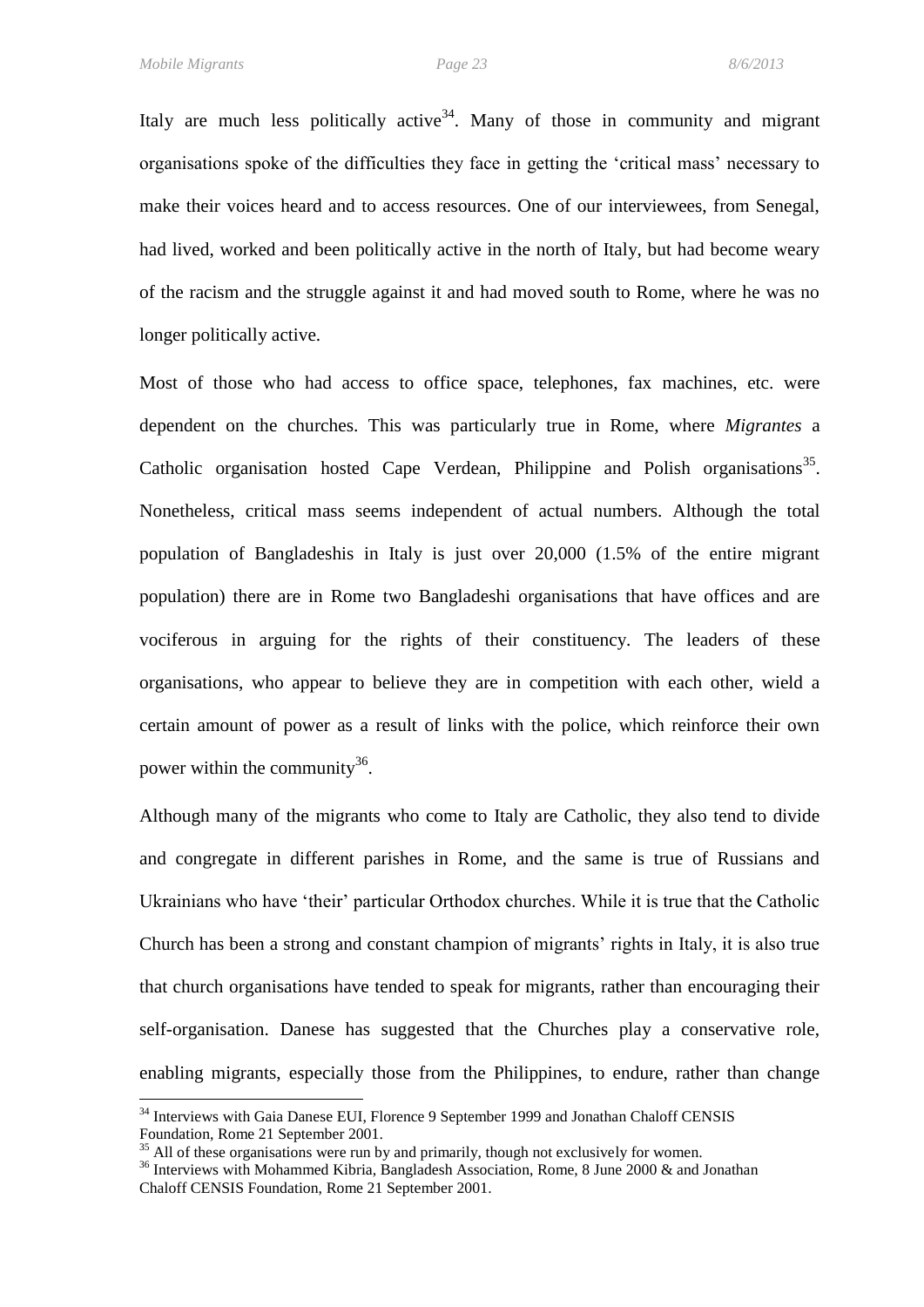their situations<sup>37</sup>. While this may be true to an extent, Church representatives have also on occasion been more radical than many on the left in Italy.

The largest group entering Italy are from Islamic countries, but once again, where people have formed associations, they tend to be national associations (Algerian, Bangladesh, Moroccan, Pakistani etc.). On the one hand, this is unsurprising, people are unified by a common language, but on the other hand when national groups are relatively small, and the challenges they face are broadly similar (legal status, employment, accommodation) this segmentation militates against the creation of any strong voice.

This lack of a voice is exacerbated by a complaint frequently voiced by policy-makers (and not just in Italy), which is that the 'community leaders' or 'representatives' that do come forward are not representative. There are a very small number of high profile first generation migrants in Italy, such as the journalist Maria de Lourdes Jesus, who is both a role model and an advocate for migrants. However, these are the exception rather than the rule in Italy. The two main trade unions CGIL and CISL have as their representatives Souleyman Sanghare and Alyoune Gueye from Senegal, but it hard to avoid the impression that these two men are 'tokens'. It seems that a more common trajectory is that once migrants have established themselves they tend to concentrate on their own careers and withdraw from politics and campaigning.

#### *Conclusion*

 $\overline{a}$ 

Although many of Italy's migrants do come directly from the Philippines, Senegal and Ethiopia, for example, and do not move beyond Italy, returning more or less regularly for visits home, our initial impressions are of a growing proportion of people who for various reasons move and keep moving from one place to another and from one migration status to

<sup>&</sup>lt;sup>37</sup> Interview with Gaia Danese EUI, Florence 9 September 1999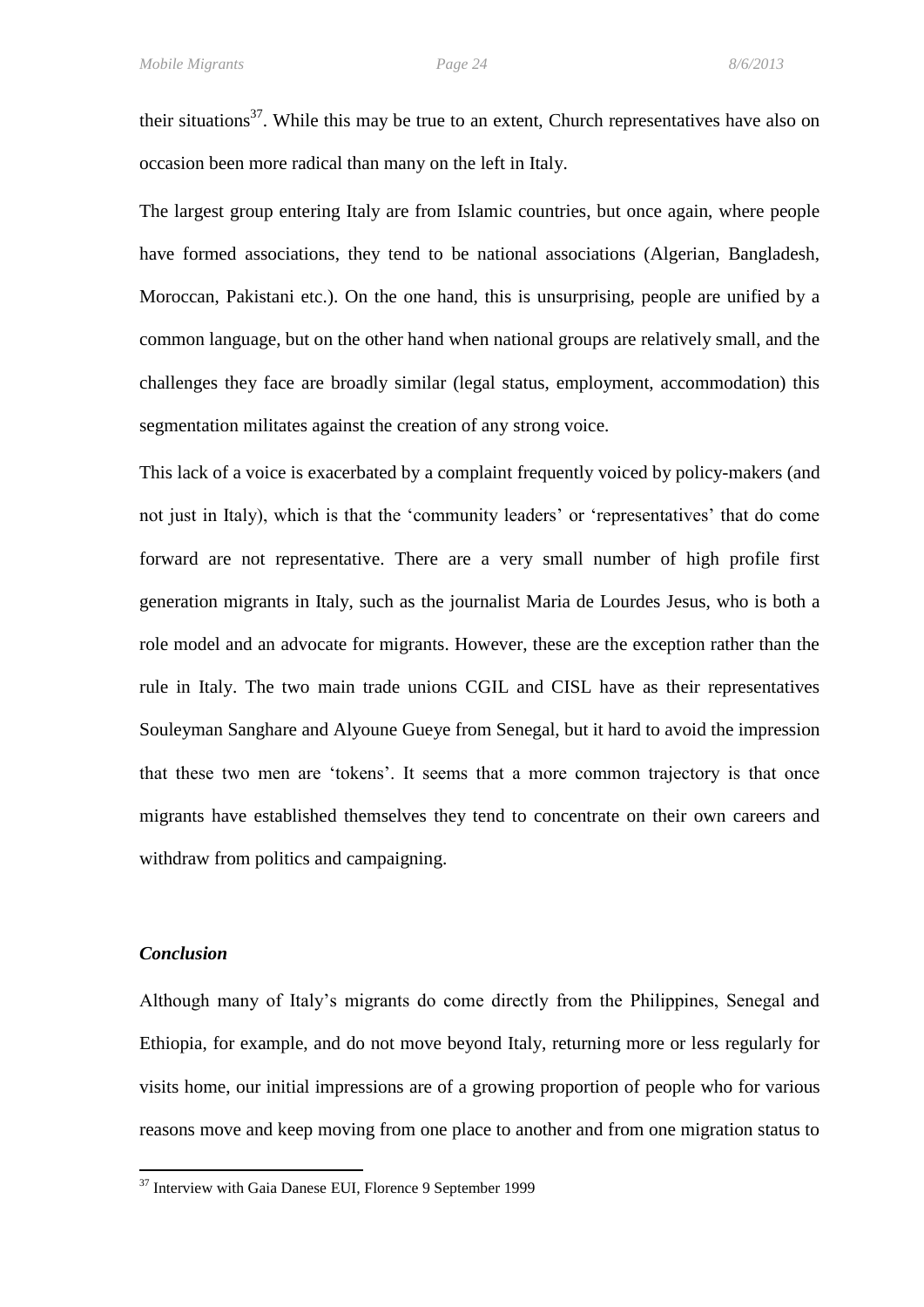*Mobile Migrants Page 25 8/6/2013*

another. From the discussion in this paper, the two forms of mobility do seem to be linked. The increasing likelihood of having one's asylum claim rejected by one and possibly more countries is driving a growing number of people to keep moving in the hope of finding security somewhere. Mobility within Europe is also encouraged by the different possibilities of regulating one's status depending on where one goes/is. This mobility has certain implications for the social, political and economic inclusion of migrants, in that it makes the articulation and promotion of migrants' varied and changing interests very difficult.

The mobility described is clearly not a problem when it leads to an improvement in an individual's personal circumstances or status, or when it is freely chosen. However, from the interviews in Italy, it seems that the choice exercised is very limited and that the shift between migration statuses is often to a less secure status. This insecurity makes it very difficult and sometimes impossible to build and maintain the kind of family and social networks that are essential to human thriving. This applies both to networks 'at home' and in the 'host society'. While modern communications mean that phonecalls and emails sustain links with families and friends over thousands of miles, the need to acquire papers in order to be able to see and hold partners, children, parents, extended family members and friends was clearly evident in the responses to the questionnaire.

While the first reaction on acquiring papers was almost inevitably to return home, to renew contact with loved ones, the impact on life in the host country was also very strong. The acquisition of papers meant that plans for the future could be made, and that there was the possibility that they would be realised. In future research, we hope to trace the development of new social and family networks in the host society and investigate the interrelation between such development and security of status.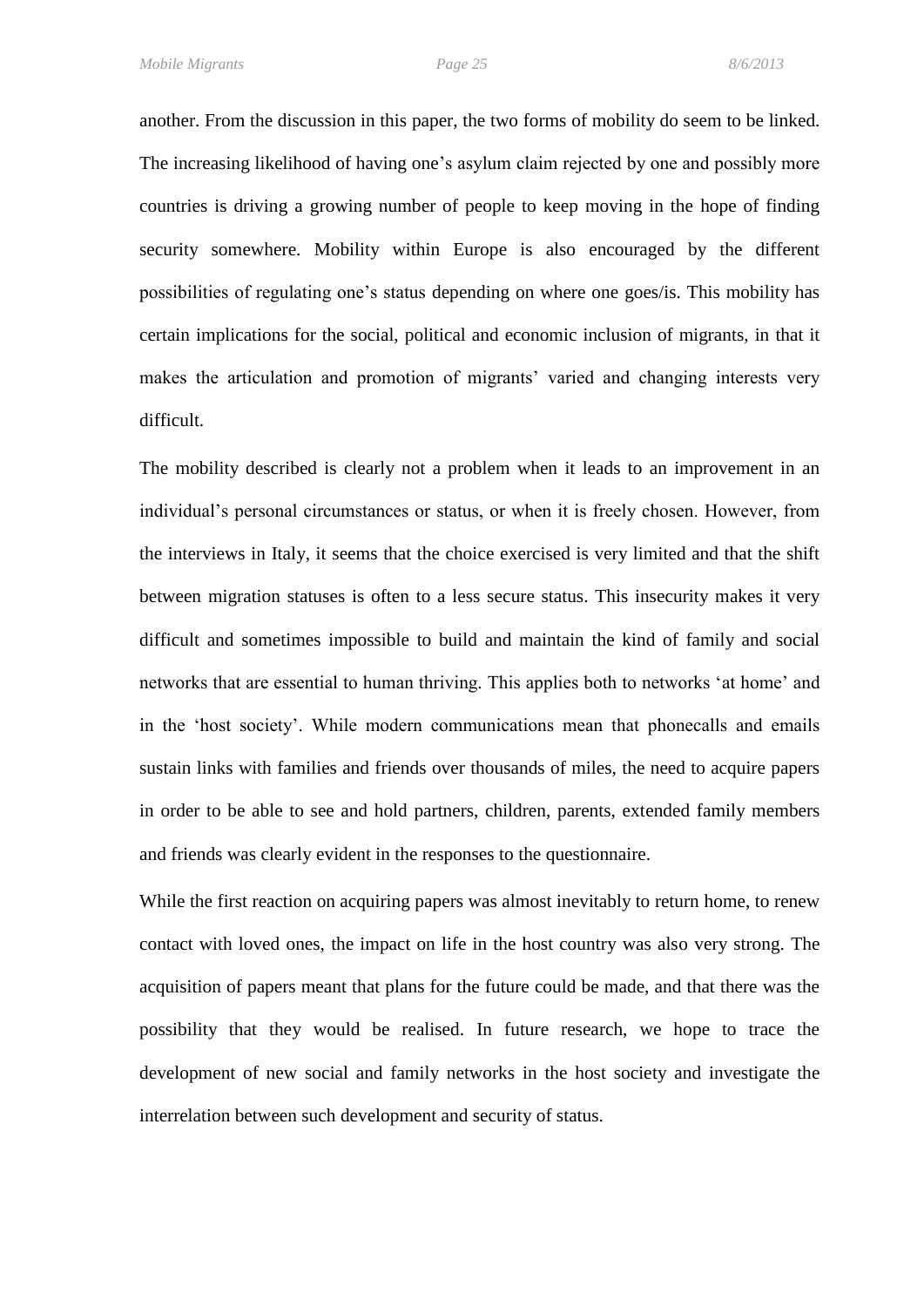*Mobile Migrants Page 26 8/6/2013*

A secure status did not automatically lead to greater involvement politically in the host society, sometimes quite the opposite. Among the interviewees were a number who, having acquired papers sought only to build a 'normal' life, to become invisible. This is a phenomenon commented on by Alyoune Gueye (CGIL), Souleyman Saghare (CISL), and Pape Diaw of the Senegalese Association in Florence. Only those who are secure in terms of status can afford to be highly visible, whether in Unions, associations or in politics. For those without any status, or with only a temporary or insecure status, the costs of involvement may be considered too high. Though it is too early to claim a direct causal link between this unsettled status – in both senses – and the weaknesses of migrant organisations, it is a link that we believe necessitates further investigation. In the larger project, which compares the Italian situation with that in Britain, France and Germany, it is a factor we will explore in greater detail.

In terms of economic inclusion, there are some resonances between the findings from this study and those of Jordan and Düvell (2002) and Reyneri (1999). Undocumented and documented migrants in Italy find it relatively easy to enter the shadow labour market, a market in which there are also large numbers of Italians, though there is a certain stratification according to sector. However, while migrants may work alongside Italians, spend money in Italian markets, pay rent to Italian landlords, their interaction is severely limited, especially if they are not only working, but also present without a permit. Among the Bangladeshi and Pakistani people, many bought the goods they sell in the street from their co-nationals, Peruvians, Ecuadorians, Philippinas without permits worked for conationals who had permits, Poles and Ukrainians shared cleaning jobs with their conationals. Most lived with co-nationals (though some did share with other foreigners), often renting from a co-national because it was otherwise extremely difficult who would be prepared to sign a tenancy agreement with someone who was undocumented.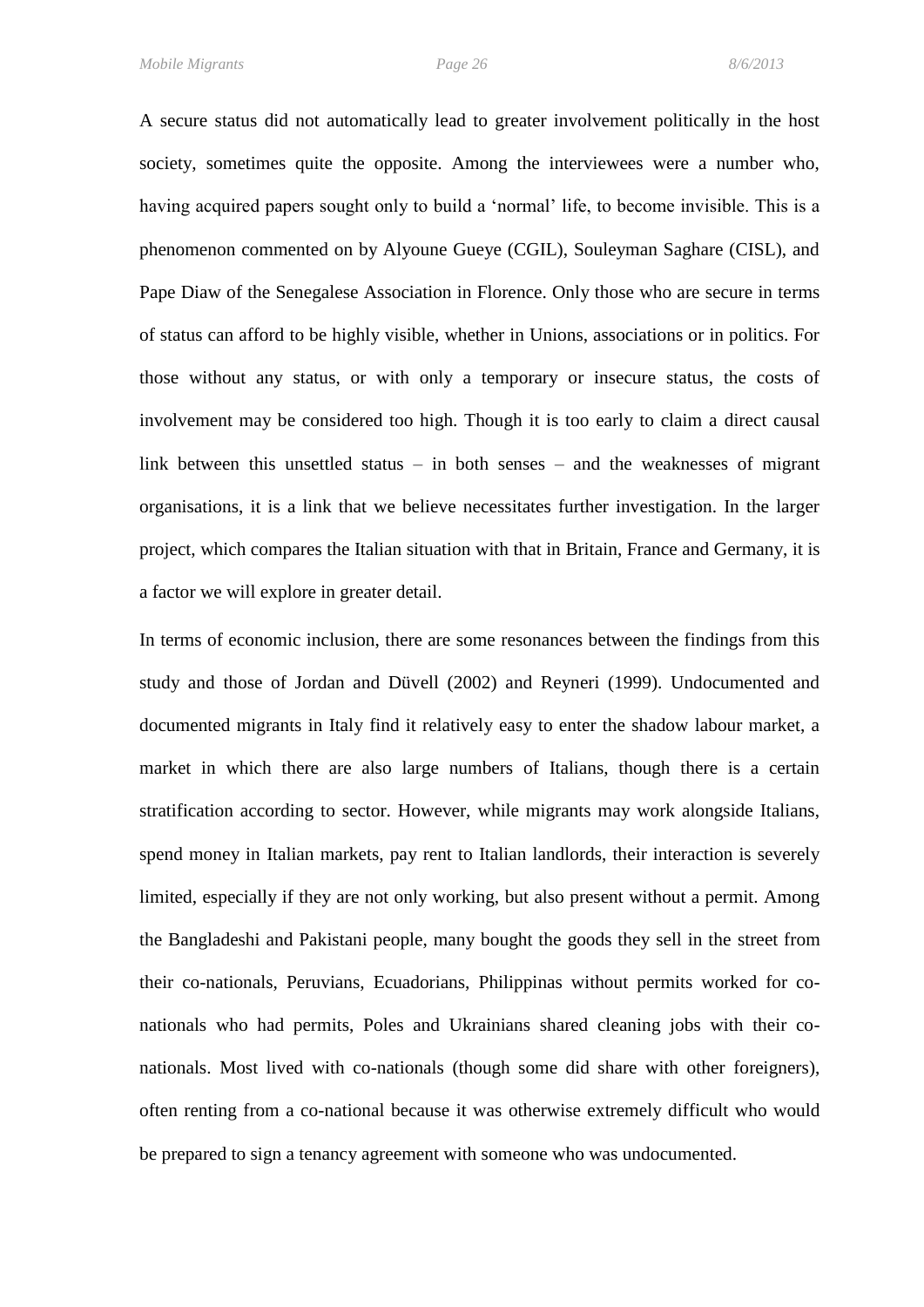These insecure migrants did not visit shops, cafes or cinemas, but survived on meagre rations bought in markets, saving and or sending money home. They live most of their lives unprotected by laws or the society which they serve.

Although many of these people are forced to move by political, economic and or social factors, and though their choice of destination is often severely constrained, nonetheless it is clear that migrants are exercising choice at some level – their resilience, determination and preparedness to engage in serious long-term planning was extraordinary. Having said that, there were desperate people among the interviewees who found it impossible to conceive of a future, much less make plans, and who felt themselves to be powerless, trapped and unable to move out Italy or out of 'illegality'. The numbers of such people are growing and they are having children, creating a second generation without security of status and forced to move and keep moving. The response of European governments has been to attempt to reduce these numbers by making it more difficult to enter Europe and to survive in Europe. This policy is clearly not working. We would argue that there is a clear need for a radically re-thinking of migration regimes that continue to be predicated on increased controls and token nods towards the integration of 'settled' and 'legally present' migrants.

#### **ACKNOWLEDGEMENTS**

I am indebted to Sergio Briguglio, Bill Jordan, Khalid Koser and John Solomos for comments and criticism of an early draft of this paper. I am also grateful to Antonio Ricci and Oliviero Forti of Caritas Roma for clarification on some of the statistics. In Rome, I benefited from the experience and knowledge of Ejaz Ahmed, Giusy D'Alconzo, Giuliana Candia, Franca di Lecce, Ferruccio Pastore, Franco Pittau and many others.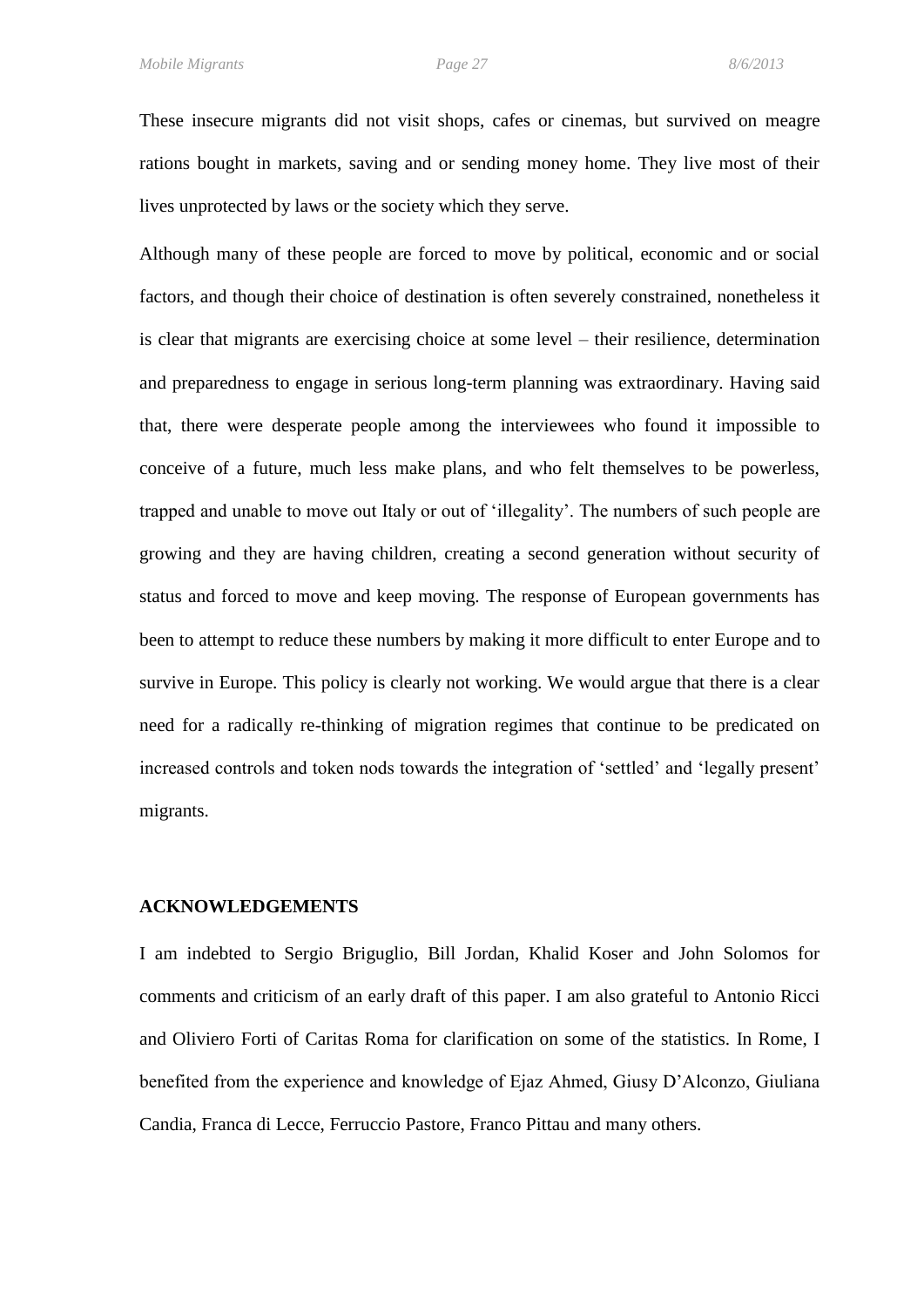#### **References**

Ambrosini, M. (2000) 'Immigrati e Lavoro in Italia: Le Dimensioni culturali di un processo economico' *Aggiornamento Sociali* 2 (February) pp. 145-157

Basch, L., Glick Schiller, N. and Szanton Blanc, C. (1994) *Nations unbound : transnational projects, postcolonial predicaments, and deterritorialized nation-states* Basel, Gordon & Breach

Bloch, A. (2002) *The Migration and Settlement of Refugees in Britain* Basingstoke, Palgrave

Bloch, A. (1999) 'Refugees in the job market: a case of unused skills in the British economy' in A. Bloch and C. Levy (eds.) *Refugees, Citizenship and Social Policy in Britain and Europe* Basingstoke: Macmillan, pp.187-210

Bovenkerk, Miles and Verbunt (1990) 'Racism, Migration and the State in Western Europe: A Case for Comparative Analysis' *International Sociology* 5/1: pp. 475-90

Brunetta, R. and Turatto, R. (2000) 'Insertion, work, integration and the problems of immigration' *Review of Economic Conditions in Italy* No.2/3 Rome: Banca di Roma

#### Caritas (2002) *Immigrazione: Dossier Statistico 2001* Rome: Caritas

Campani, G. (1993) 'Immigration and Racism in Southern Europe: The Italian Case' *Ethnic and Racial Studies* 16/3, pp.507-35

Danese, G. (2001) 'Participation beyond Citizenship: Migrants' Associations in Italy and Spain' *Patterns of Prejudice* 35/1, pp. 69-89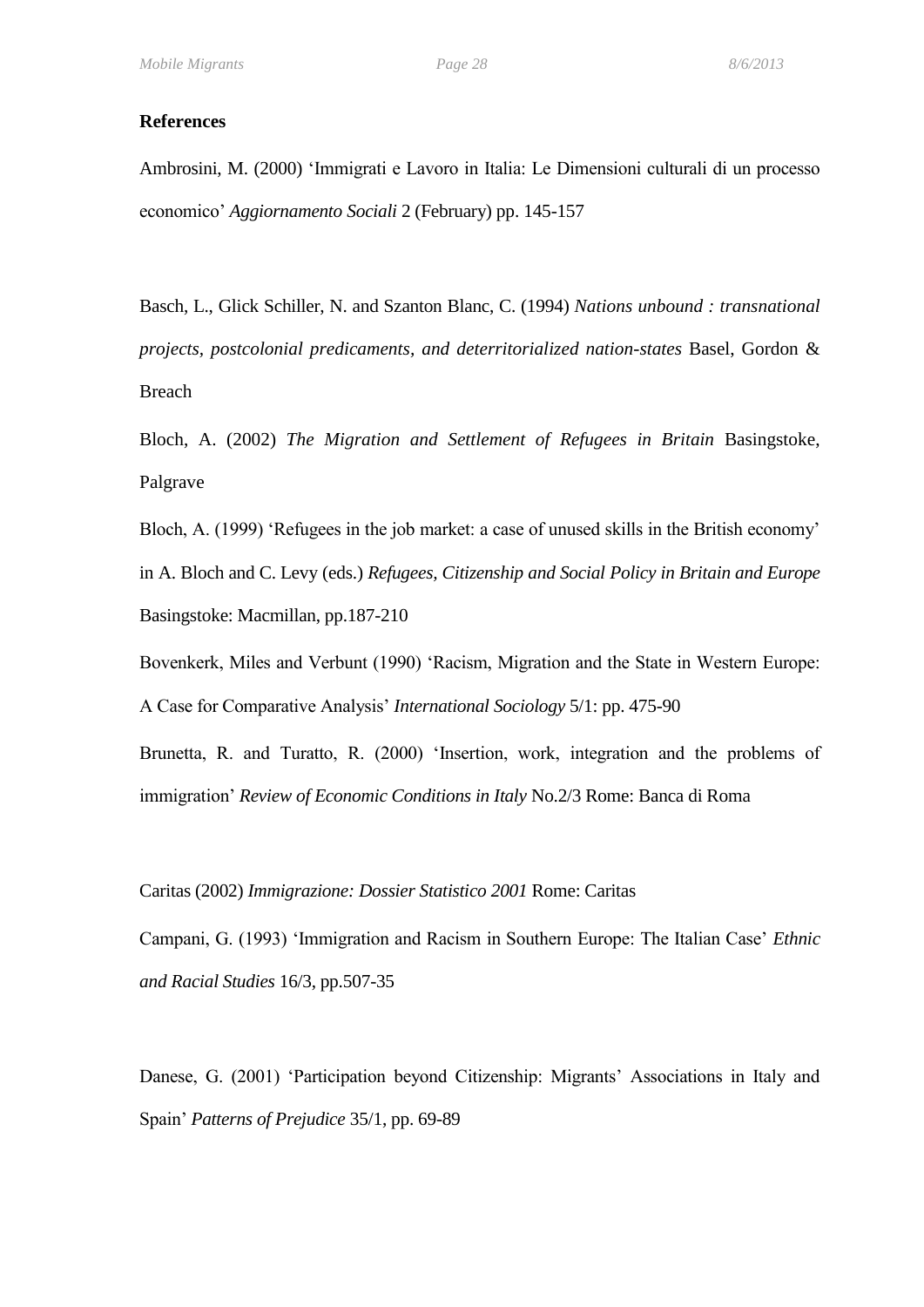Foot, J. (1995) 'The Logic of Contradiction: Migration Control in Italy and France, 1980- 1993' in Thränhardt, D. & Miles, R. *Migration and European Integration: The Dynamics of Inclusion and Exclusion* London: Pinter, pp.132-58

Grillo, R. (2001) 'Transnational Migration and Multiculturalism in Europe' WPTC-01-08, *Transnational Communities Working Papers Series* Oxford: Transnational Communities Programme [\(http://www.transcomm.ox.ac.uk/working\\_papers.htm\)](http://www.transcomm.ox.ac.uk/working_papers.htm)

Guiraudon, V. (2000) *Les Politiques d'Immigration en Europe : Allemagne, France, Pays-Bas* Paris, L'Harmattan

Jordan, B. and Düvell, F. (2003) *Migration : Boundaries to Social Justice* Cambridge, Polity Press

Jordan, B. and Düvell, F (2002) *Irregular Migration: Dilemmas of Transnational Mobility* Cheltenham, Edward Elgar

Kofman, E. (forthcoming) 'European Migrations, Civic Stratification and Citizenship' in *Political Geography*

Koser, K. (2000) 'Asylum Policies, Trafficking and Vulnerability' *International Migration* 38/1, 91-111

Macioti, M. I. and Pugliese, E. (1998) *Gli Immigrati in Italia* Rome: Laterza

Martiniello, M. (1996) 'Italy – The Late Discovery of Immigration' in Thränhardt, D. *Europe: A New Immigration Continent* Münster: LIT, pp.224-247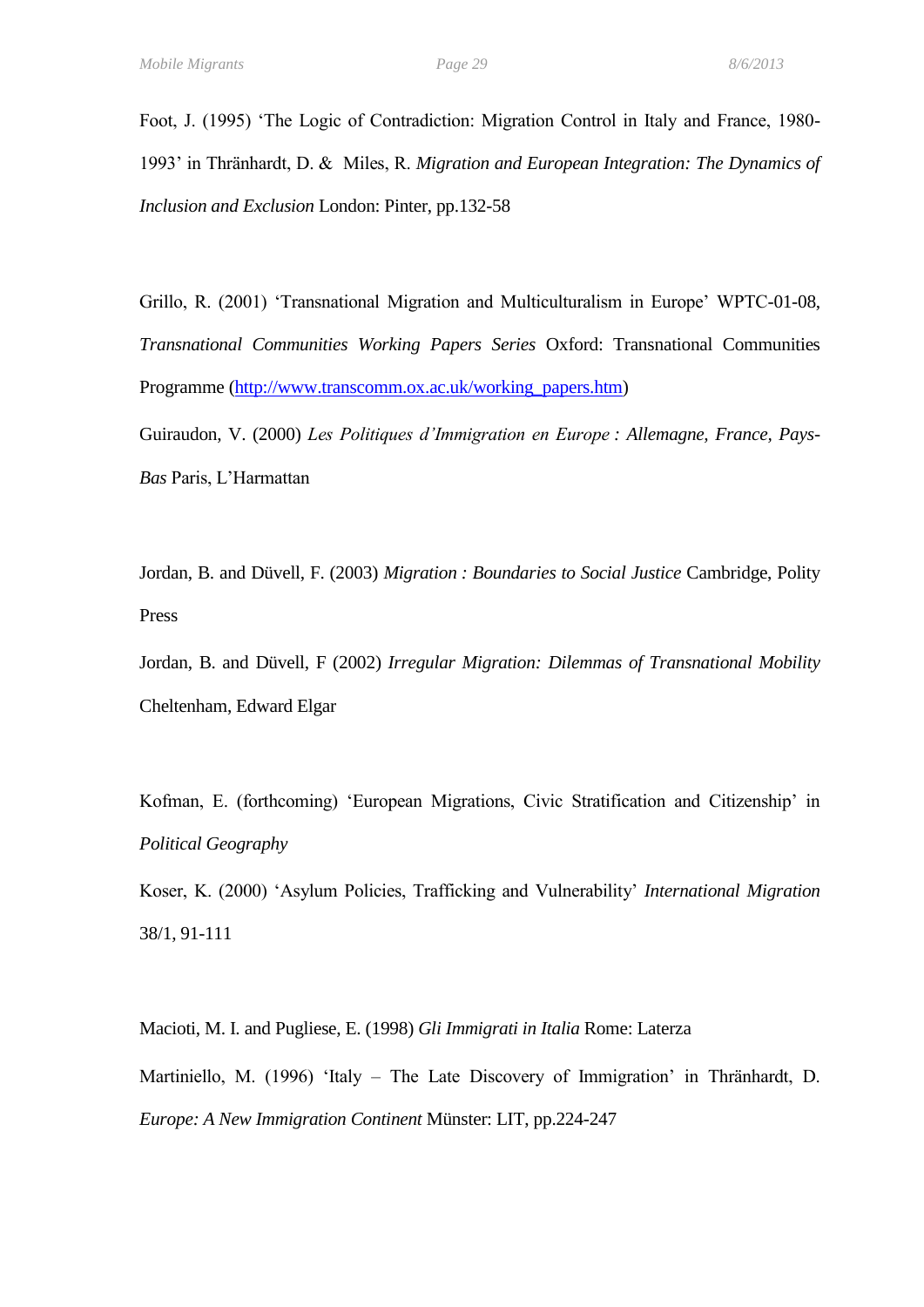Miles, R and Satzewich, V. (1990) 'Migration, racism and 'post-modern' capitalism', *Economy and Society* 19/3, pp.332-56

Morris, L. (2001) 'Stratified Rights and the Management of Migration: National Distinctiveness in Europe' *European Societies* ¾, pp.387-411

Morrison, J. and Crosland, B. (2000) *The Trafficking and Smuggling of Refugees: The End Game in European Asylum* (Geneva: UNHCR)

Pastore, F. (1999) 'Italian Immigration Policy in the European Context' unpublished paper presented at the Conference *Old Differences and New Similarities: American and European Immigration Policies in a Comparative Perspective* Columbia University, New York – November 12-12, 1999

Reyneri, E. (1999) ' The Mass Legalization of Migrants in Italy: Permanent or Temporary Emergence from the Underground Economy?' in Baldwin-Edwards, M. and Arango, J. (eds) *Immigrants and the Informal Economy in Southern Europe* Portland, OR: Frank Cass, pp.83- 104

Schuster, L. (forthcoming 2003) *The Use and Abuse of Political Asylum in Britain and Germany* London: Frank Cass

Schuster, L. and Solomos, J, (2002) 'Rights and Wrongs Across European Borders: Migrants, Minorities and Citizens' *Citizenship Studies* 6/1, pp.37-54

Sciortino, G. (1998) 'Planning in the Dark: the Evolution of Italian Immigration control' in Brochmann, G. and Hammar, T. (eds) *Mechanisms of Immigration Control*, Oxford, Berg.